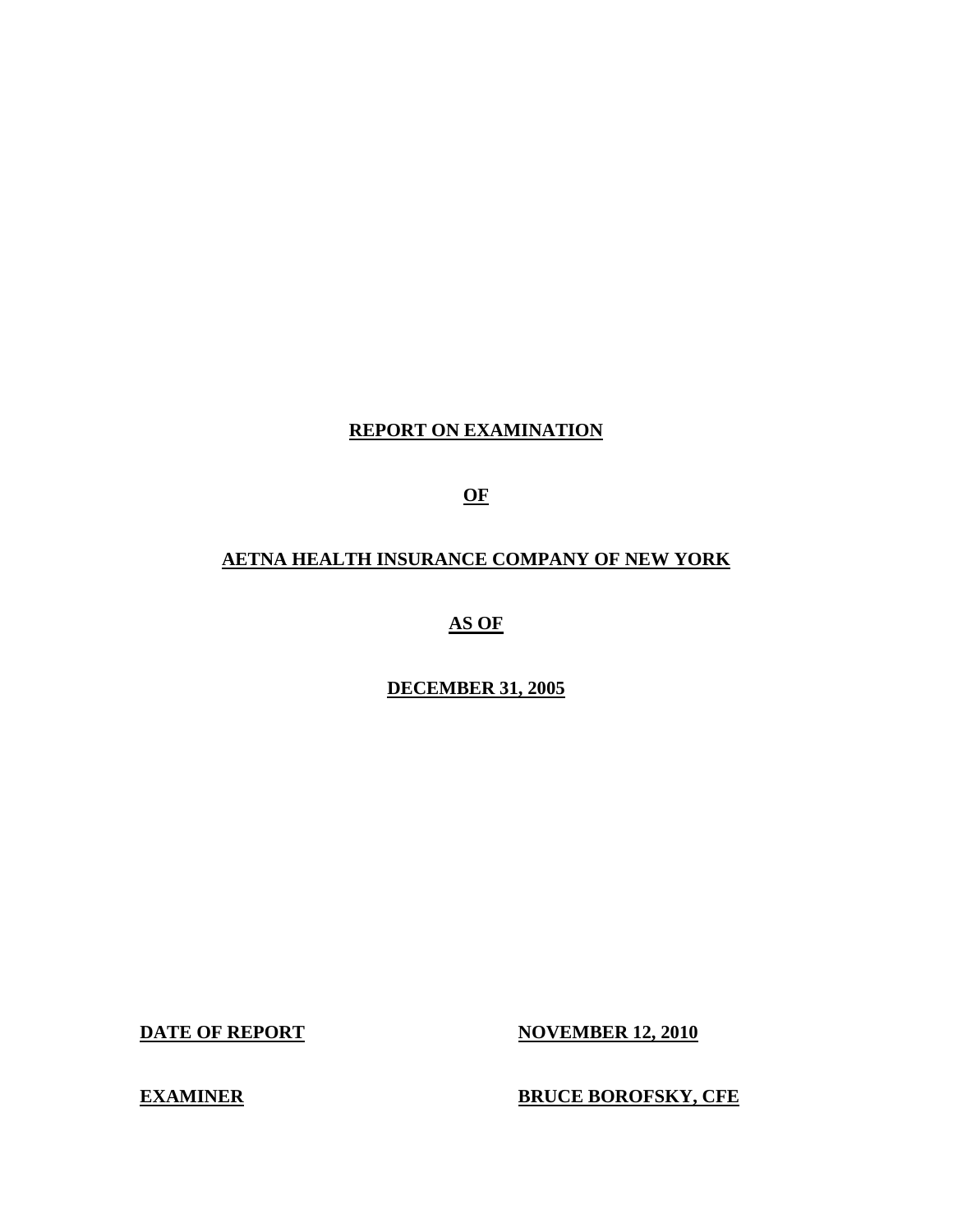# **TABLE OF CONTENTS**

# **ITEM NO. PAGE NO.**

| 1. | Scope of examination                                                                                                                                                                                               | 3                             |
|----|--------------------------------------------------------------------------------------------------------------------------------------------------------------------------------------------------------------------|-------------------------------|
| 2. | Description of the Company                                                                                                                                                                                         | 4                             |
|    | Management and controls<br>Α.<br>B.<br>Territory and plan of operation<br>Reinsurance<br>$C_{\cdot}$<br>Holding company system<br>D.<br>Significant operating ratios<br>Е.<br>Investment activities<br>$F_{\perp}$ | 6<br>9<br>9<br>10<br>14<br>15 |
| 3. | <b>Financial statements</b>                                                                                                                                                                                        | 17                            |
|    | <b>Balance</b> sheet<br>$A_{\cdot}$<br>B.<br>Statement of revenue and expenses and capital                                                                                                                         | 17                            |
|    | and surplus                                                                                                                                                                                                        | 18                            |
| 4. | Claims unpaid                                                                                                                                                                                                      | 20                            |
| 5. | Compliance with prior report on examination                                                                                                                                                                        | 21                            |
| 6. | Summary of comments and recommendations                                                                                                                                                                            | 23                            |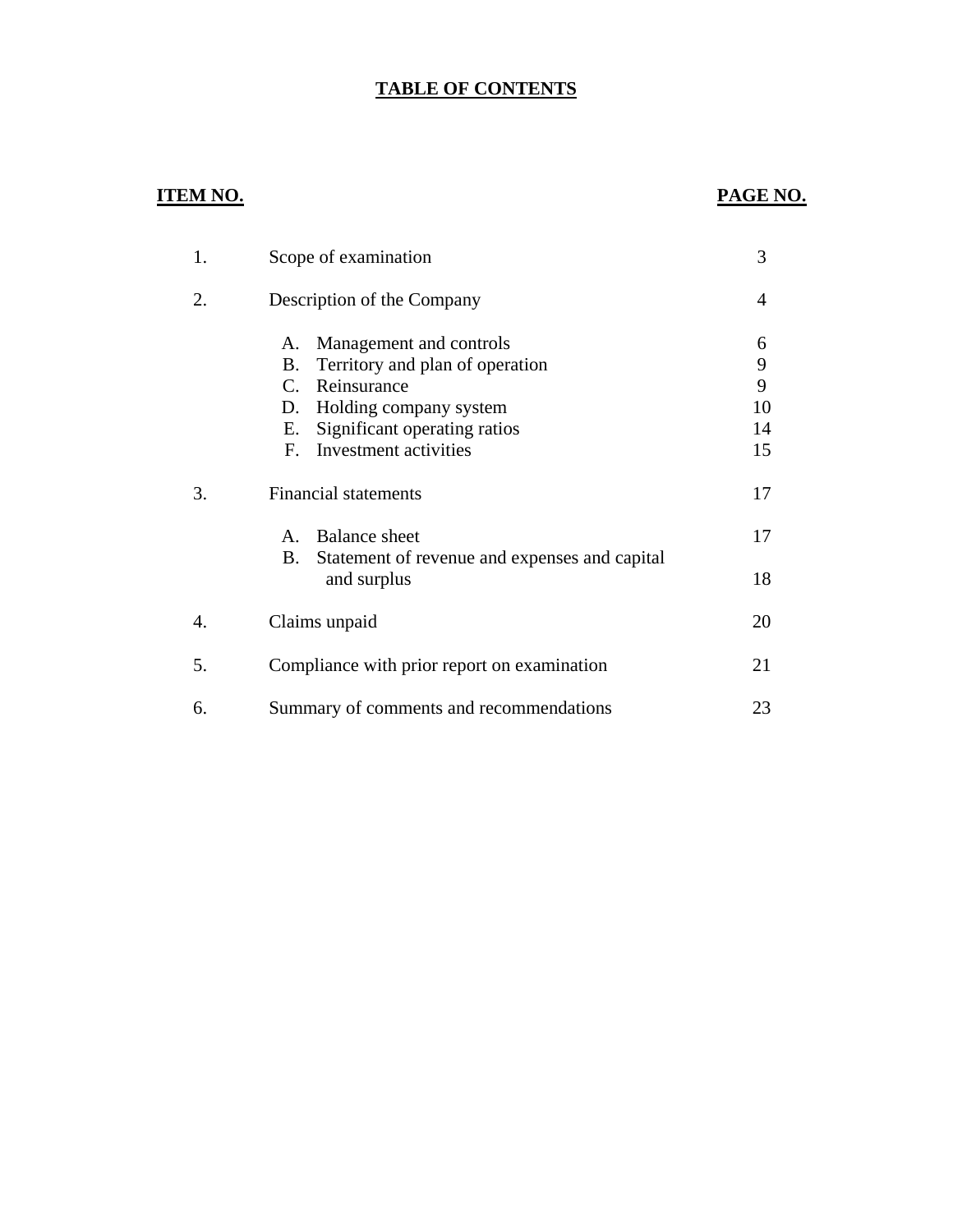

STATE OF NEW YORK INSURANCE DEPARTMENT 25 BEAVER STREET NEW YORK, NEW YORK 10004

David A. Paterson James J. Wrynn Governor Superintendent

November 12, 2010

Honorable James J. Wrynn Superintendent of Insurance Albany, NY 12257

Sir:

Pursuant to the provisions of the New York Insurance Law and acting in accordance with the instructions contained in Appointment Number 22476, dated March 10, 2006, attached hereto, I have made an examination into the condition and affairs of Aetna Health Insurance Company of New York, an accident and health insurance company licensed pursuant to Article 42 of the New York Insurance Law, as of December 31, 2005, and submit the following report thereon.

The examination was conducted at the administrative office of Aetna Health Insurance Company of New York located at 980 Jolly Road, Blue Bell, Pennsylvania 19422.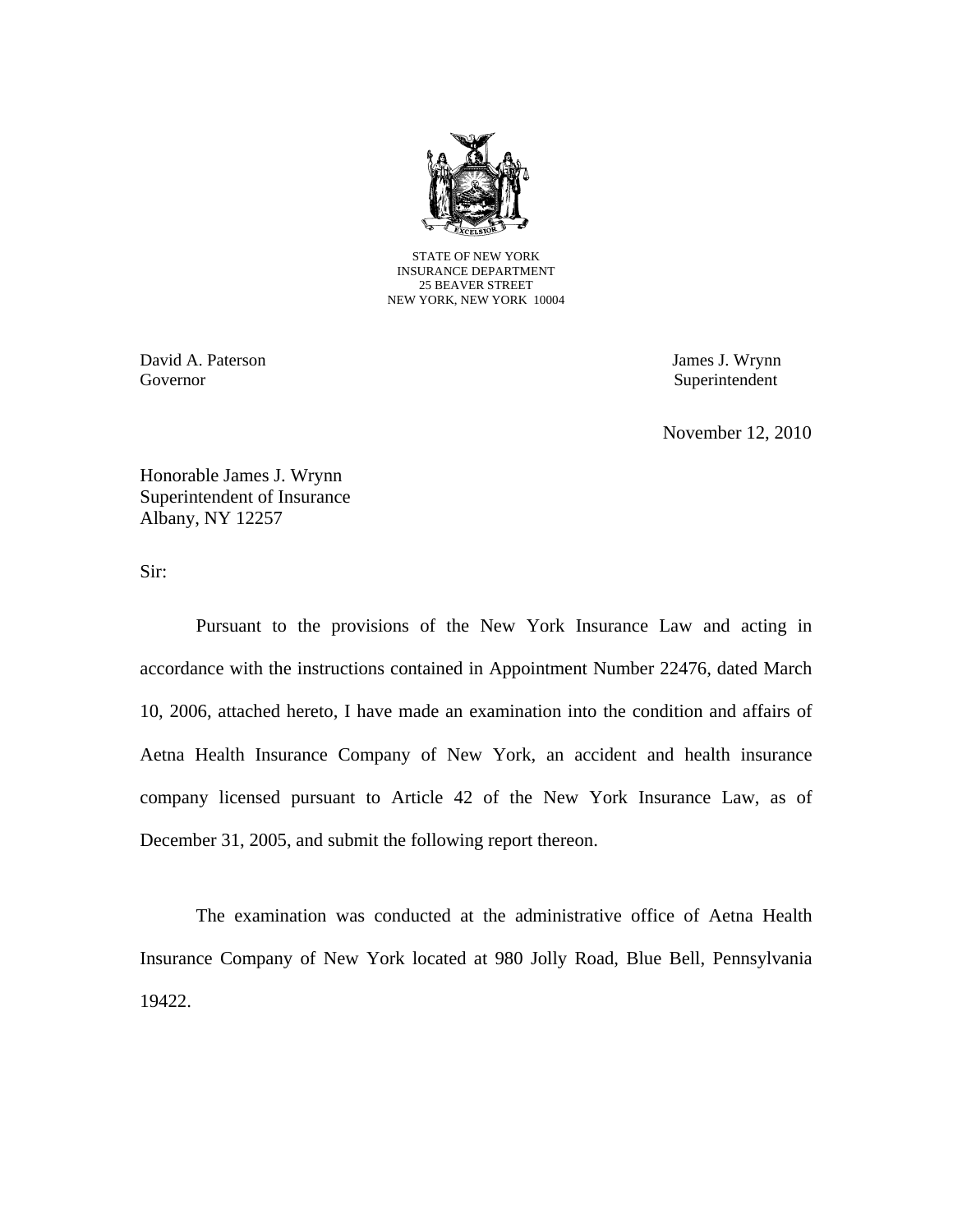Wherever the designations "AHIC" or the "Company" appear herein, without qualification, they should be understood to indicate Aetna Health Insurance Company of New York.

Wherever the designation the "Parent" appears herein, without qualification, it should be understood to indicate Aetna Inc., the ultimate parent of the Company.

Wherever the designations "AHI" or "the HMO" appear herein, without qualification, they should be understood to indicate Aetna Health Inc. (a New York Corporation), a health maintenance organization licensed pursuant to Article 44 of the New York Public Health Law and an affiliate of AHIC.

Wherever the designation, "the Department" appears herein, without qualification, it should be understood to indicate the New York State Insurance Department.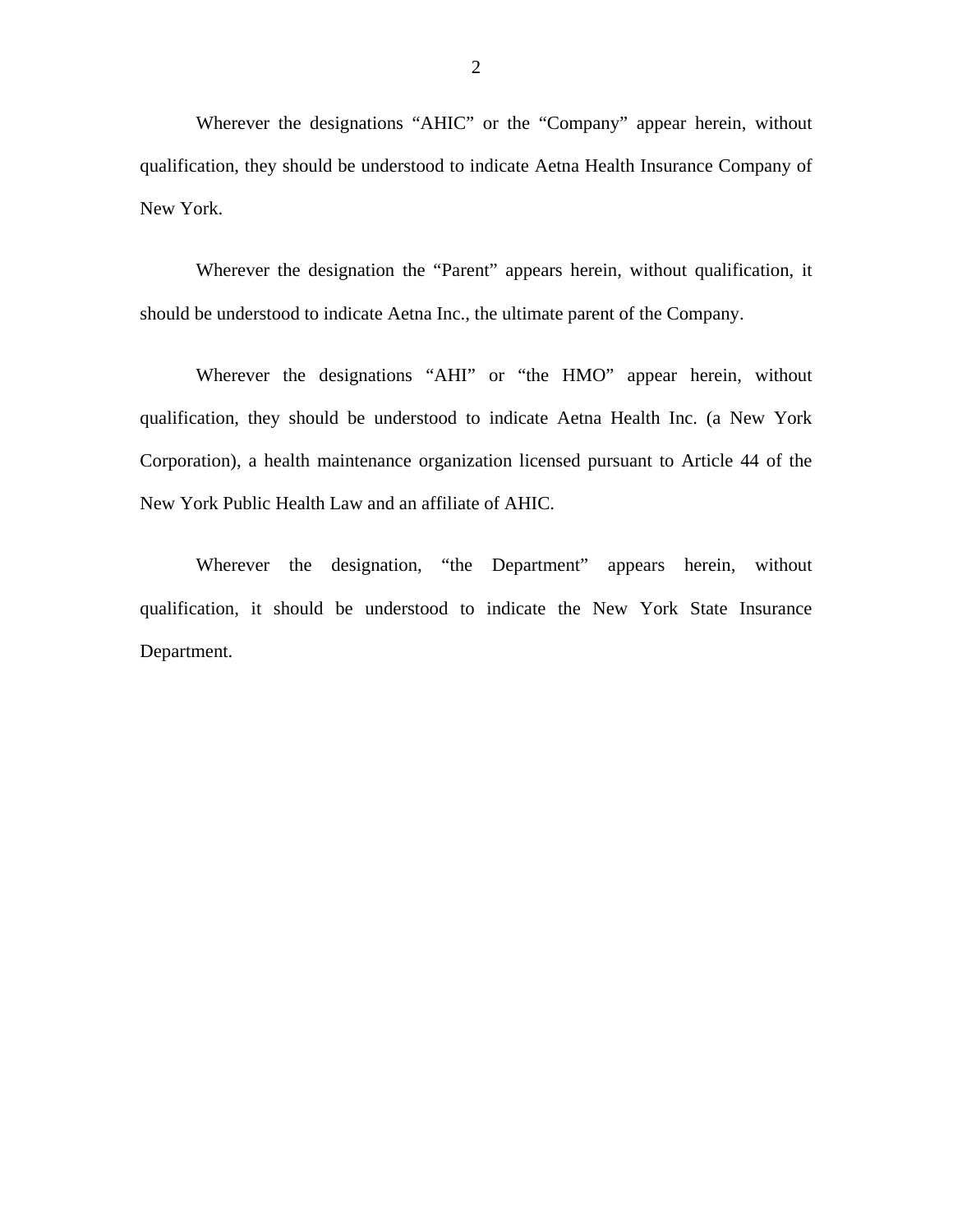#### **1. SCOPE OF EXAMINATION**

The previous examination was conducted as of December 31, 2002. This examination covers the three-year period January 1, 2003 through December 31, 2005. Transactions occurring subsequent to this period were reviewed where deemed appropriate by the examiner.

The examination comprised a verification of assets and liabilities as of December 31, 2005, in accordance with statutory accounting principles (SAP), as adopted by the Department, a review of income and disbursements deemed necessary to accomplish such verification and utilized, to the extent considered appropriate, work performed by the Company's independent certified public accountants. A review or audit was also made of the following items as called for in the *Examiners Handbook of the National Association of Insurance Commissioners* (NAIC):

> History of the Company Management and controls Corporate records Fidelity bonds and other insurance Territory and plan of operation Growth of the Company Loss experience Accounts and records Financial statements

This report on examination is confined to financial statements and comments on those matters which involve departures from laws, regulation or rules, or which are deemed to require explanation or description.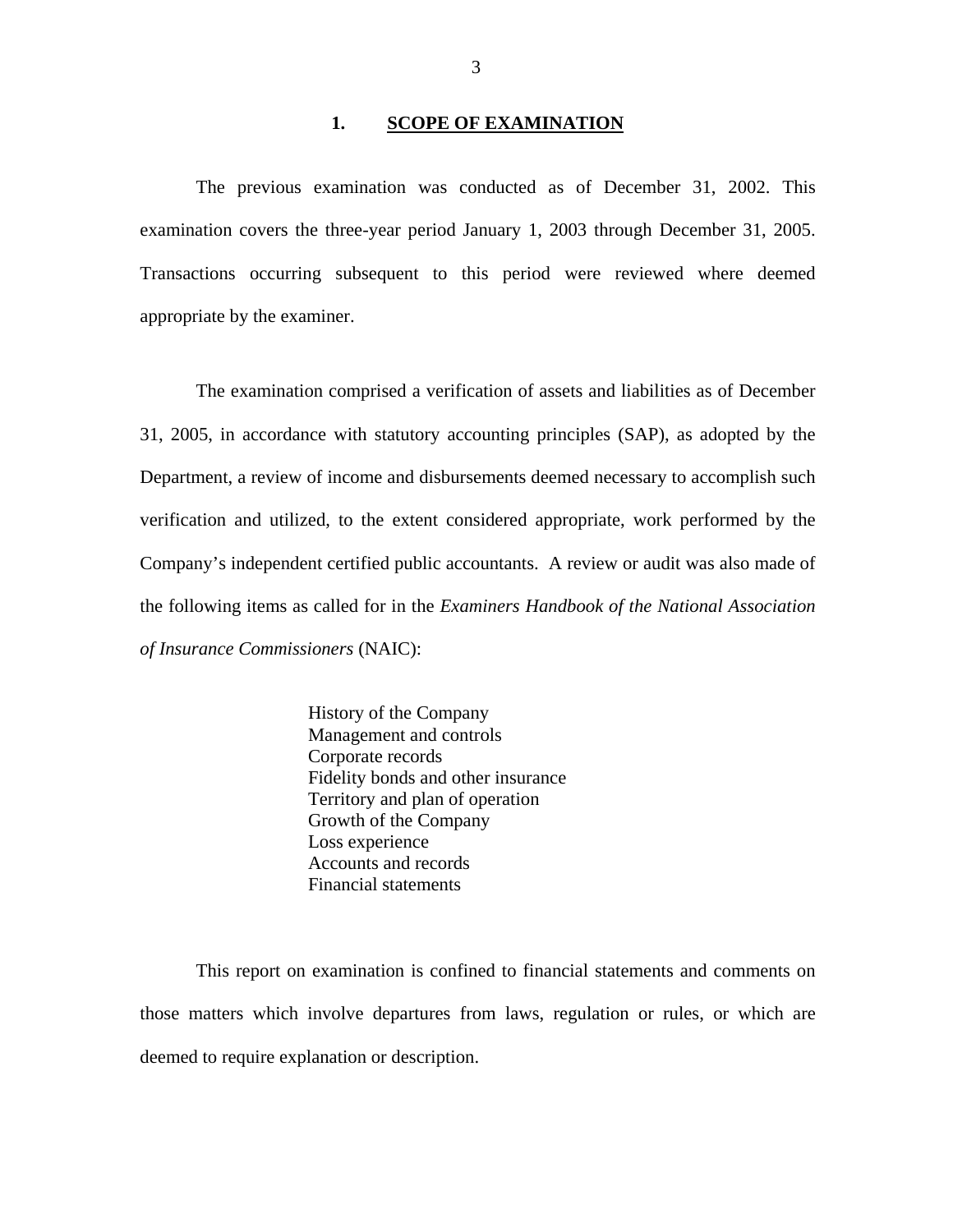A review was also made to ascertain what action was taken by the Company with regard to comments and recommendations contained in the prior report on examination.

A concurrent examination regarding the financial condition of Aetna Health Inc. (a New York Corporation) was performed as of December 31, 2005 and a separate report on examination was issued thereon.

Additionally, a separate market conduct examination was conducted as of December 31, 2005, to review the manner in which Aetna Health, Inc. (a New York Corporation), Aetna Health Insurance Company of New York and Aetna Life Insurance Company conducted their business practices and fulfilled their contractual obligations to policyholders and claimants. A separate market conduct report on examination for these entities was issued thereon.

#### **2. DESCRIPTION OF THE COMPANY**

Aetna Health Insurance Company of New York is a subsidiary of Aetna Inc., a publicly traded company. AHIC's business is composed solely of the out-of-network component of the point-of-service (POS) product issued by its HMO affiliate, Aetna Health Inc. (a New York Corporation).

The Company was incorporated under the laws of the State of New York on April 19, 1985, as Adirondack Life Insurance Company (Adirondack) and was licensed to transact an insurance business in the State of New York on August 29, 1986.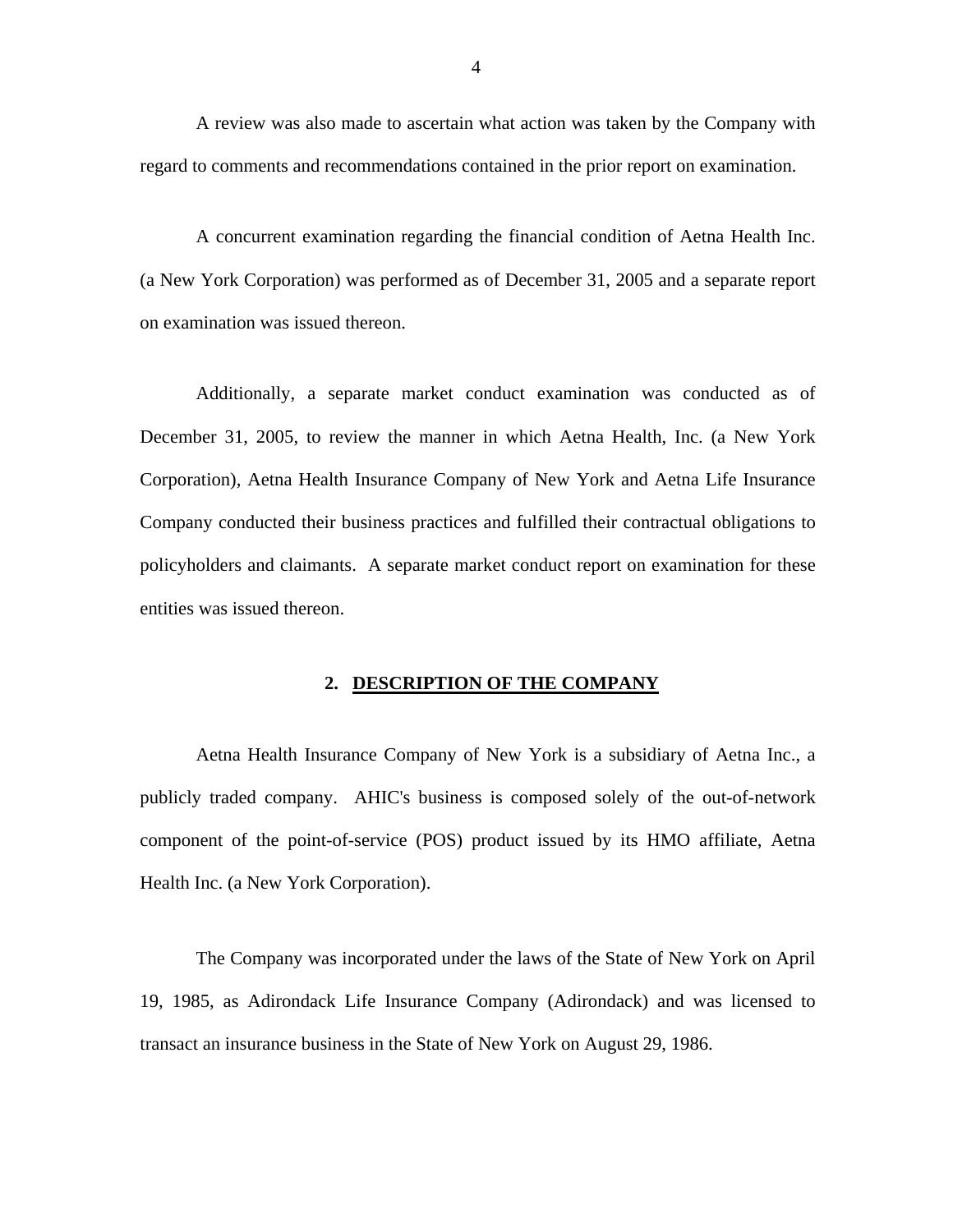On July 31, 1990, U.S. Healthcare Inc., a Pennsylvania corporation (U.S. Healthcare) and the Company's parent at that time, purchased 100% of the common stock of Adirondack from Pacific Western Holding Company. On October 26, 1990, the Company amended its charter to change its name to U.S. Health Insurance Company (a New York Corporation) and to remove its life and annuity writing authority. The Company was licensed, effective October 26, 1990, and authorized to write accident and health insurance, as defined in Section 1113(a)(3) of the New York Insurance Law.

On July 19, 1996, U.S. Healthcare merged with Aetna Life and Casualty Company, pursuant to an Agreement and Plan of Merger dated March 30, 1996. Aetna Inc., a Connecticut corporation, was incorporated on March 25, 1996, for the purpose of effectuating the merger and became the sole owner of the two companies, effective July 19, 1996. After the merger, U.S. Healthcare, Inc. became a subsidiary of Aetna Inc. and its name was changed to Aetna U.S. Healthcare, Inc. (Aetna U.S. Healthcare). Aetna U.S. Healthcare, the parent company of numerous HMOs, was one of the core businesses of Aetna Inc. The others were insurance and financial services, both domestic and international.

On December 13, 2000, Aetna Inc. sold its financial services and international businesses to ING Groep N.V. and at the same time spun off its health care business to shareholders. Concurrent with the spin-off, Aetna U.S. Healthcare, Inc. (a Pennsylvania corporation) became the ultimate parent company and was renamed Aetna Inc.

5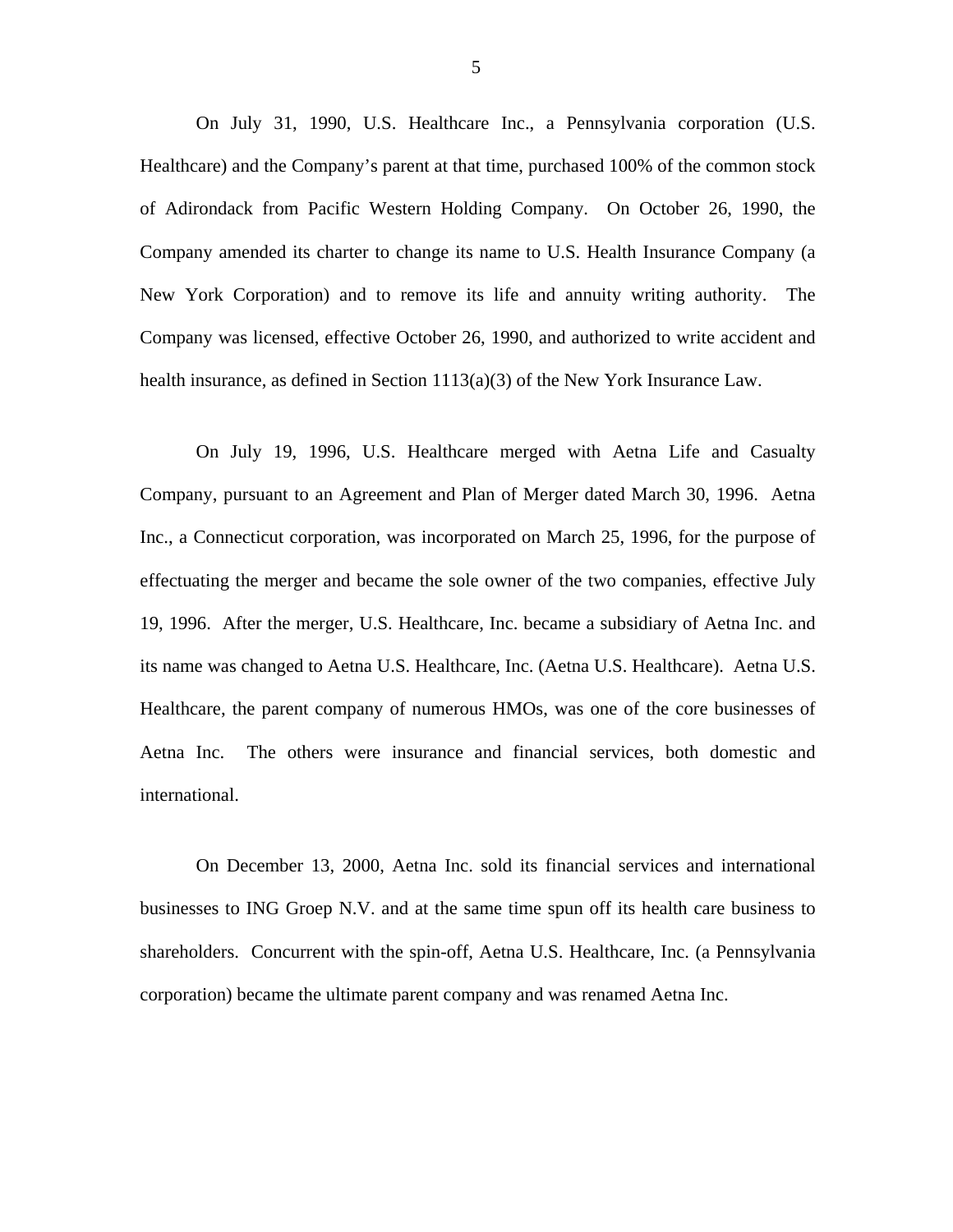<span id="page-7-0"></span>The Company's name was changed from U.S. Health Insurance Company to Aetna Health Insurance Company of New York, effective May 8, 2002. The Company's name change, as reflected in its charter, was approved by its board of directors and by the Department.

The Company, at December 31, 2005, had issued 200,000 shares of common stock, \$10 par value, outstanding and issued to Aetna Inc. There was no change to this capital structure during the period under examination.

#### A. Management and Controls

Pursuant to the Company's charter and by-laws, management of the Company is to be vested in a board of directors consisting of thirteen members. As of December 31, 2005, the Company's board of directors consisted of the following thirteen members:

| Name and Residence  | <b>Principal Business Affiliation</b>      |
|---------------------|--------------------------------------------|
| David J. Corkum     | Regional Head of National Accounts,        |
| Waterford, CT       | Aetna Inc.                                 |
| Gordon W. Grundy MD | Regional Medical Director,                 |
| New Britain, CT     | Aetna Inc.                                 |
| William R. Jones    | Actuary, Northeast Region,                 |
| Cromwell, CT        | Aetna Inc.                                 |
| Steven G. Logan     | Regional Head of Sales,                    |
| Chappaqua, NY       | Aetna Inc.                                 |
| Gregory S. Martino  | Vice President and Secretary,              |
| Hummelstown, PA     | Aetna Health Insurance Company of New York |
| Charles A. Peck MD  | Regional Head, Health Care Delivery,       |
| Glastonbury, CT     | Aetna Health Inc.                          |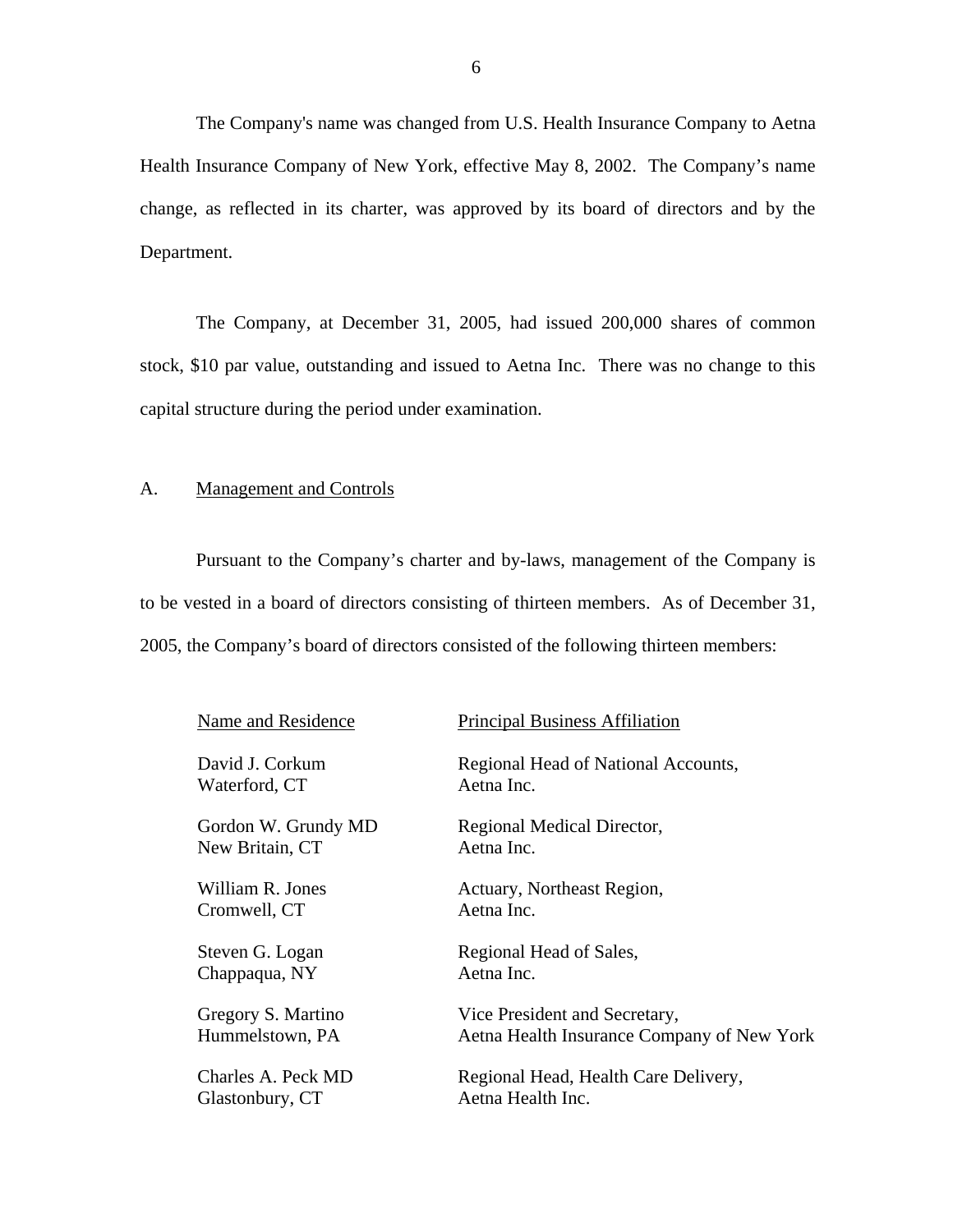| Name and Residence    | <b>Principal Business Affiliation</b>       |
|-----------------------|---------------------------------------------|
| James W. Reid         | General Manger, Small Group,                |
| New York, NY          | Northeast Region, Aetna Inc.                |
| Marjorie Schulman, MD | Senior Medical Director,                    |
| New York, NY          | Aetna Inc.                                  |
| Joseph A. Scibilia    | Market Head, New Business Corporate Sector, |
| Norton, MA            | Aetna Inc.                                  |
| Russell P. Smith      | Head of Treasury Services and Pensions,     |
| Cromwell, CT          | Director, Aetna Inc.                        |
| Charlene R. Snyder    | Network Market Head,                        |
| Ossining, NY          | Aetna Inc.                                  |
| Sean B. Strohm        | Actuary,                                    |
| Cromwell, CT          | Aetna Inc.                                  |
| Deborah M. Wightman   | Principal Financial Officer,                |
| Marietta, GA          | Aetna Inc.                                  |

Subsequent to the examination, directors Gordon W. Grundy MD, Gregory S. Martino, Charles A. Peck, Russell P. Smith, and Sean B. Strohm left the board and were replaced by Katherine N. Begley, Elaine R. Cofrancesco, Terry J. Golash, David B. Morse and Robert J. Nolan.

The minutes of all meetings of the board of directors and committees thereof held during the examination period were reviewed. The review revealed that management reviewed reports that are essential to the operations of the Company and that the Company is in compliance with the certification requirements of Department Circular Letter No. 9 (1999).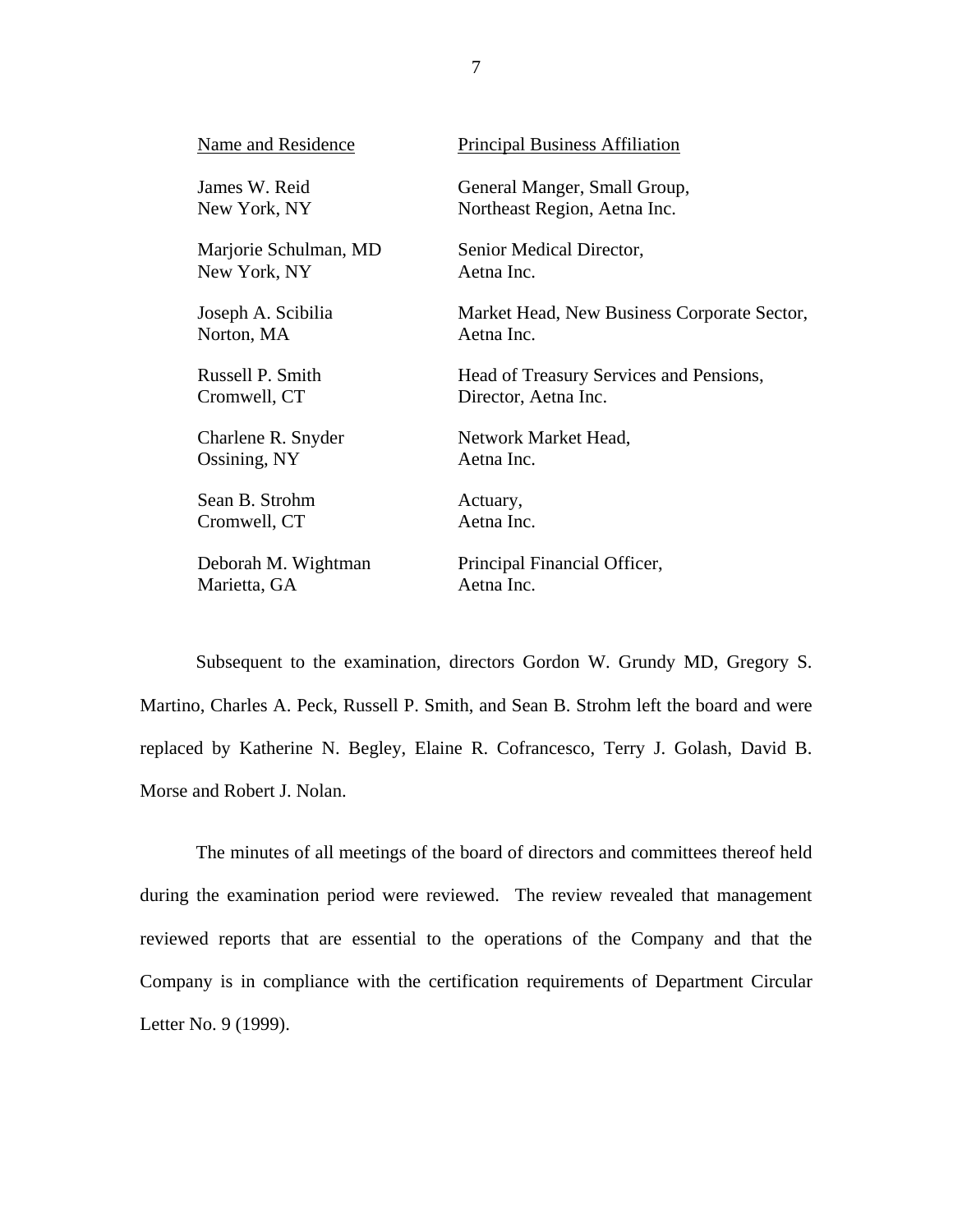The review of the minutes of the board of directors' meetings indicated that one director attended only two of the six meetings which he was eligible to attend during the examination period, while another director failed to attend any of the meetings which he was eligible to attend during the examination period.

Members of the board have a fiduciary responsibility and must evince an ongoing interest in the affairs of the insurer. It is essential that board members attend meetings consistently and set forth their views on relevant matters so that appropriate decisions may be reached by the board. Board members who fail to attend at least one-half of the regular meetings do not fulfill such criteria. Board members who are unable or unwilling to attend meetings consistently should resign or be replaced.

It is recommended that those board members, who do not fulfill their fiduciary responsibility to the Company by attending the majority of board meetings, resign or be replaced by the Company.

It is noted that the above recommendation was also made in the previous report on examination and that the aforementioned two board members were among those who failed to attend at least 50% of the meetings for which they were eligible to attend during the previous examination period.

At December 31, 2005, the principal officers of the Company were as follows:

#### Name Title

Charles A. Peck, M.D. President Deborah M. Wightman Vice President and Principal Financial Officer Russell P. Smith Vice President and Treasurer Gregory S. Martino Vice President and Secretary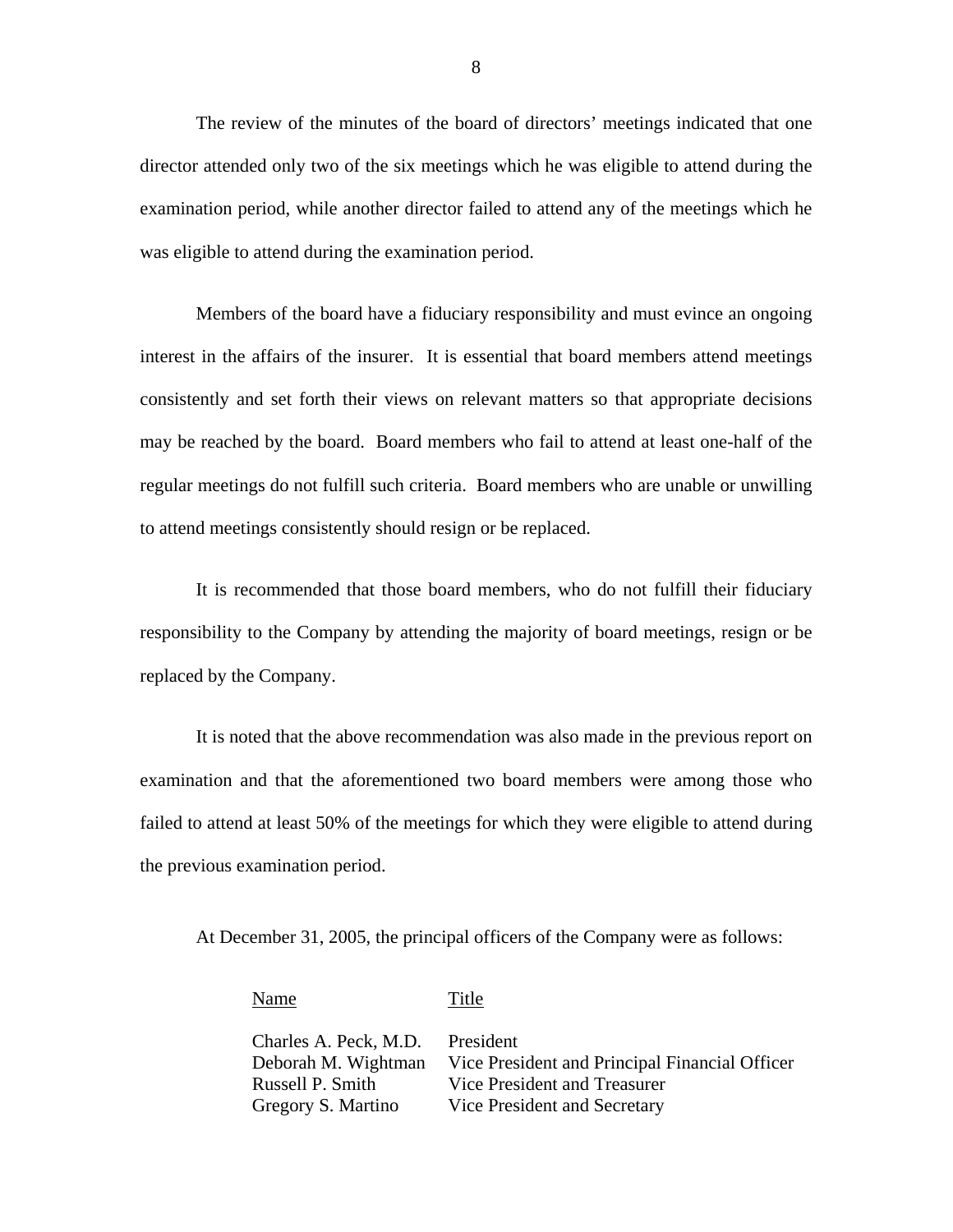#### B. Territory and Plan of Operation

As of December 31, 2005, the Company was licensed to write accident and health insurance as defined in Section 1113(a)(3) of the New York Insurance Law.

AHIC's business is comprised solely of premiums generated from the out-ofnetwork component of the point-of-service (POS) product sold by its HMO affiliate, Aetna Health Inc., which covered the in-network component of the POS product.

Total enrollment declined significantly during the examination period. The following shows the number of members enrolled and corresponding premiums earned at the end of each year of the three-year examination period:

|                       | 2003         | <u>2004</u>  | 2005         |
|-----------------------|--------------|--------------|--------------|
|                       |              |              |              |
| Enrollment            | 102,024      | 83,059       | 61,964       |
| <b>Premium Earned</b> | \$34,152,728 | \$28,975,442 | \$19,393,870 |

As of December 31, 2006, the total number of members reported by the Company was 48,069, a further decline of nearly 14,000 members.

The Company utilizes an internal sales force as well as independent agents and brokers.

## C. Reinsurance

AHIC did not assume or cede any reinsurance during the examination period.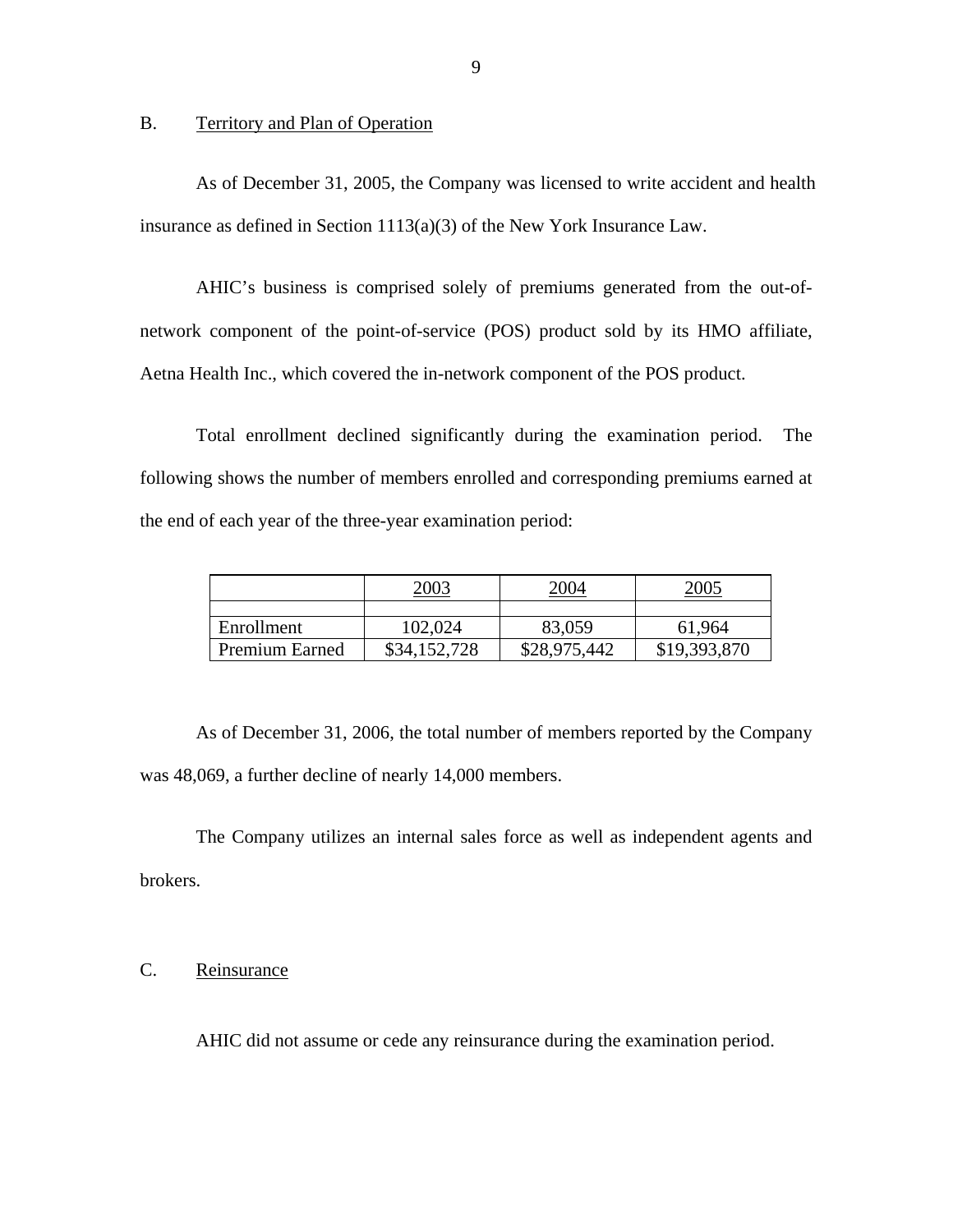#### **Holding Company System**

<span id="page-11-0"></span>D. Holding Company System<br>At December 31, 2005, AHIC was a subsidiary of Aetna Inc., a publicly traded Pennsylvania domestic corporation.

The Aetna Inc. holding company system has many HMO and health insurer affiliates, as well as non-insurance affiliates. Including Aetna Health Inc., there are 25 HMO affiliates, which operate in thirty-four states.

The following condensed organizational chart reflects the relationship between AHIC and significant entities in its holding company system as of December 31, 2005:



Aetna Inc. is the ultimate parent of all Aetna subsidiaries. Aetna Life Insurance Company is an affiliate of AHIC that offers multiple life and health insurance products throughout the United States, including New York State. Aetna Health Holdings, LLC is the Aetna Inc. subsidiary that acts as a holding company for the Parent's various HMOs.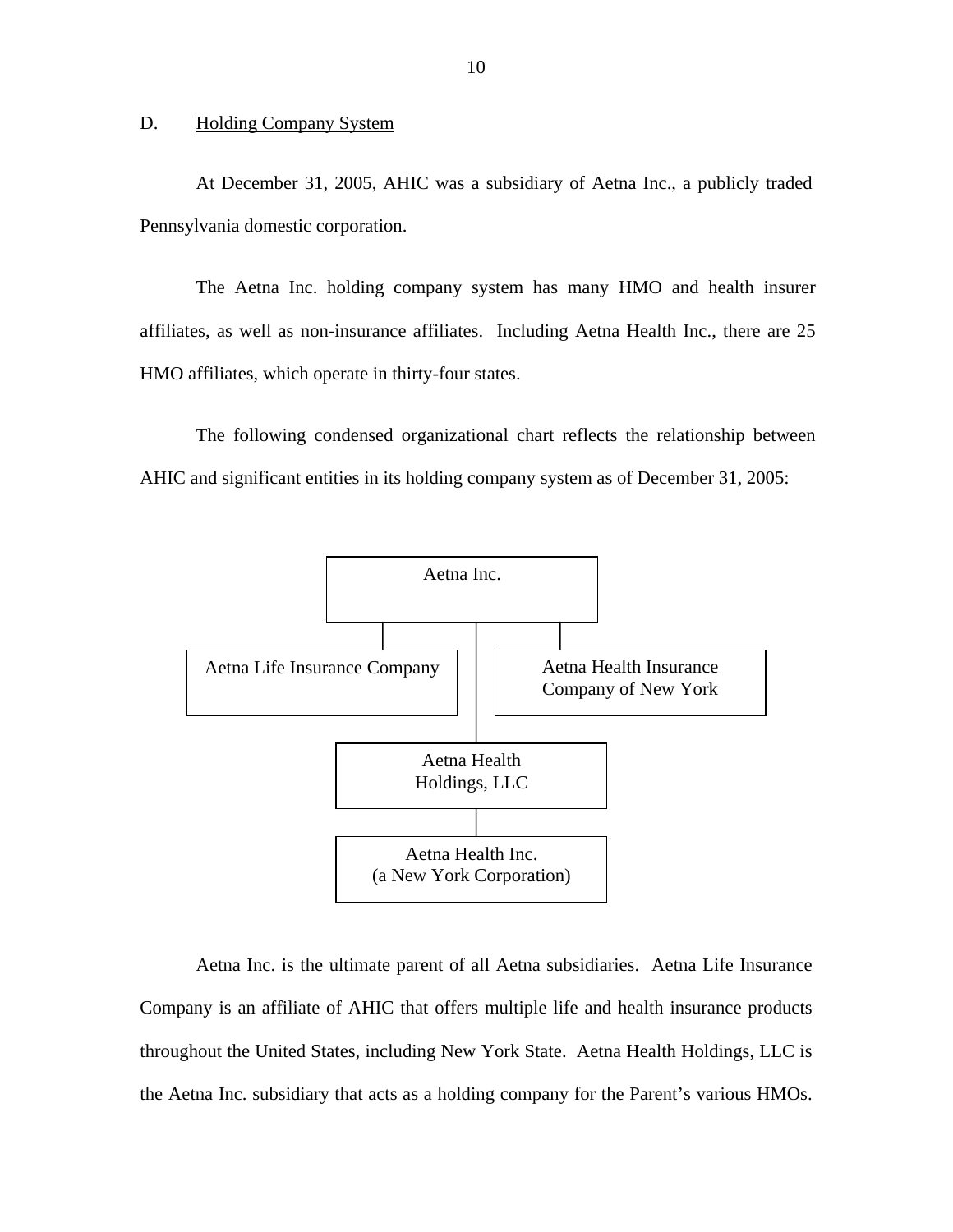Aetna Health Inc. is an HMO licensed in New York State that offers coverage through which members have the option to purchase a point-of-service product offered jointly with AHIC.

At December 31, 2005, AHIC was a party to five service agreements. Two agreements were with its parent, Aetna Inc. and three agreements were with its affiliate, AHI. The following is a list of the agreements:

| No. | Name of Agreement                     | Contracting Party*   | <b>Effective Date</b> |
|-----|---------------------------------------|----------------------|-----------------------|
|     | Expense allocation agreement          | Aetna Inc.           | 1/1/2005              |
| 2.  | Personnel services and expense        | Aetna Life Insurance | 1/1/2005              |
|     | reimbursement agreement               | Company              |                       |
| 3.  | <b>Expense Allocation and Rebate</b>  | Aetna Inc.           | 1/1/2005              |
|     | Services Agreement                    |                      |                       |
| 4.  | Tax sharing agreement                 | Aetna Inc.           | 12/14/2000            |
| 5.  | Inter-company transfer agreement      | Aetna Health Inc.    | 1/1/2000              |
|     | *Reflects the current corporate name. |                      |                       |

The following is a description of each of the agreements that were in place at the examination date. All agreements have been approved by the Department, as required by Article 15 of the New York Insurance Law.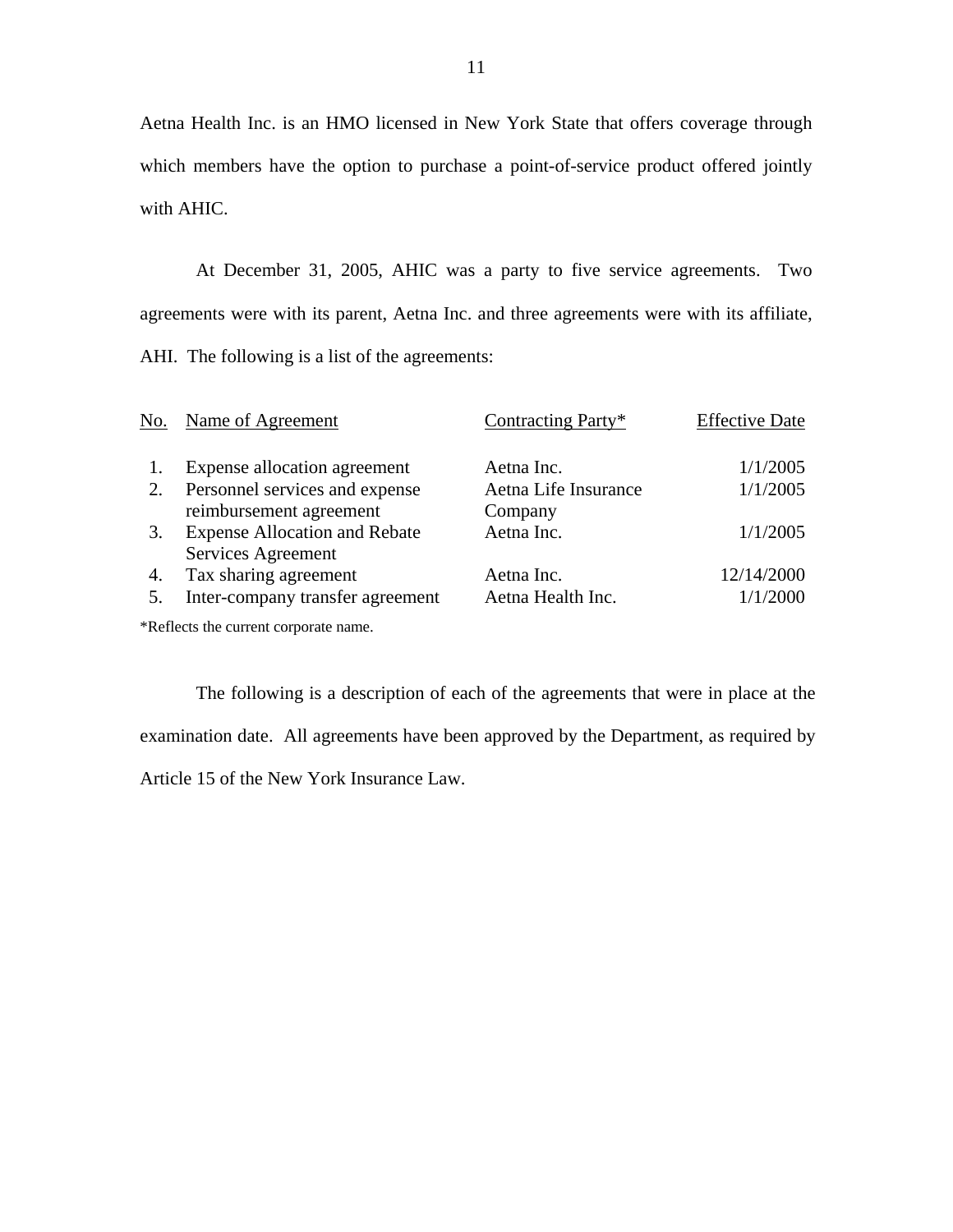#### 1. Expense Allocation Agreement

Prior to January 1, 2005, AHIC was party to a service agreement with its parent, Aetna Inc. The agreement called for the Parent to provide a wide variety of administrative services, including: accounting, data processing, legal advisory, investment advisory, underwriting and claims, personnel, and various other administrative services as requested. The agreement called for such services to be provided at cost or to be apportioned on a fair and equitable basis of allocation in conformity with generally accepted accounting principles and within the required parameters of Section 1505(a) of the New York Insurance Law and Department Regulation No. 33 (11 NYCRR 79). Effective January 1, 2005, this agreement was superseded by an Expense Allocation Agreement with Aetna Inc. The agreement obligates AHIC to pay Aetna Inc. the cost of providing services incurred by Aetna Inc. on behalf of AHIC, as well as interest on outstanding monthly intercompany balances.

#### 2. Personnel Services and Expense Reimbursement Agreement

Additionally, effective January 1, 2005,, the Department approved a new Personnel Services and Expense Reimbursement Agreement with Aetna Life Insurance Company (ALIC), a wholly-owned subsidiary of Aetna Inc. Under this Personnel Services Agreement, ALIC provides the Company with the personnel necessary to perform administrative services, including: accounting, payment of claims, quality assessment and pharmacy benefit management services related to the Company's commercial, Medicaid, Medicare and self-insured members. The Personnel Services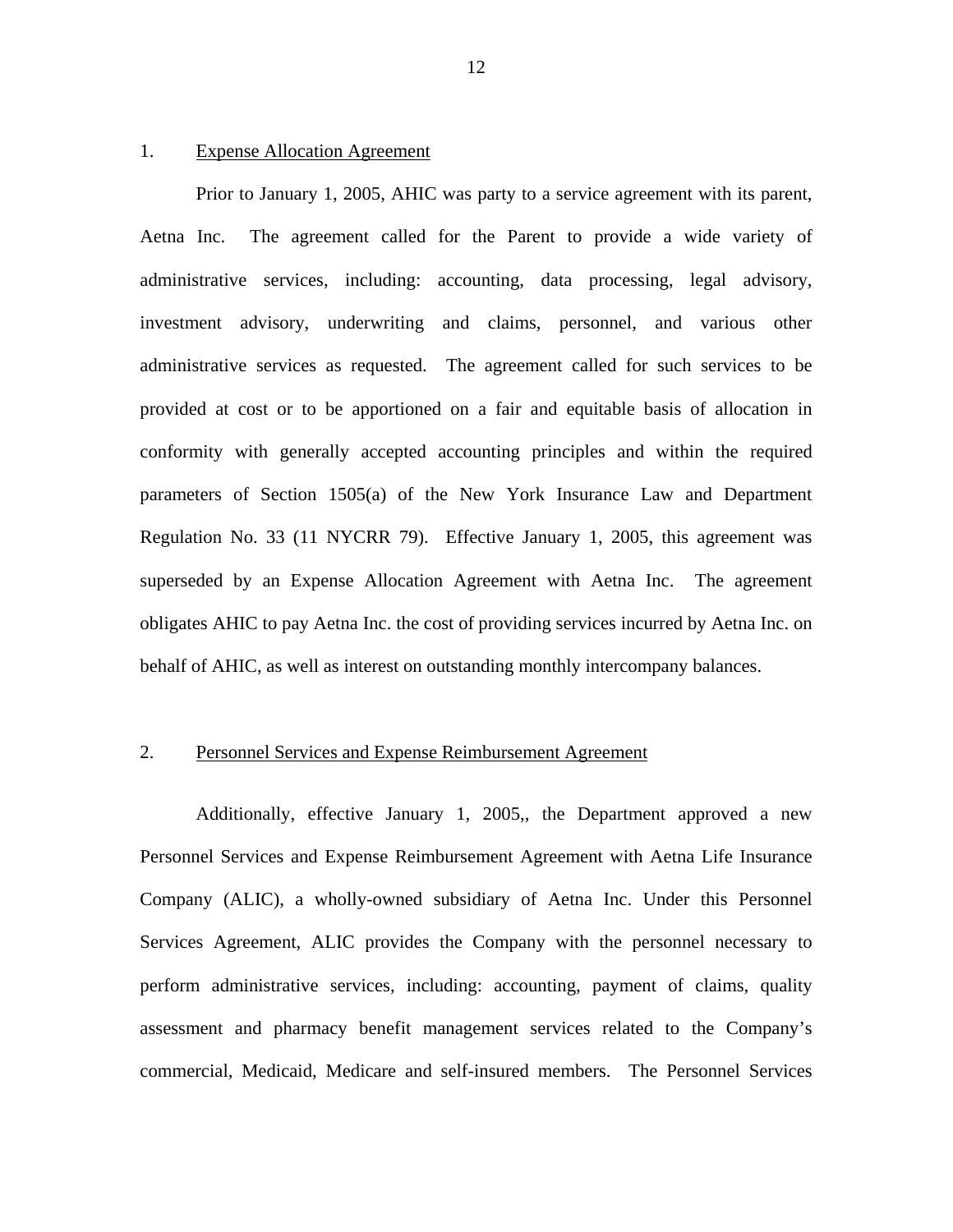Agreement obligates the Company to pay to ALIC the cost of providing such services, as well as interest on outstanding administrative service balances.

#### 3. Expense Allocation and Rebate Services Agreement

Also, effective January 1, 2005, the Department approved an Expense Allocation and Rebate Services Agreement with Aetna Health Management, LLC (AHM), a wholly owned subsidiary of Aetna Inc. Under the terms of this agreement AHM provides certain administrative services. The agreement also enables the Company to receive manufacturers' pharmacy rebates from AHM. The agreement obligates the Company to pay to AHM the cost of providing such services, as well as interest on outstanding administrative service balances. This agreement, as well as the Expense Allocation Agreement and Personnel Services and Expense Reimbursement Agreement, were submitted to the Department, as required, under Article 15 of the New York Insurance Law. The Department approved all three agreements in accordance with the terms of this statute on April 5, 2005.

#### 4. Tax Sharing Agreement

AHIC, together with several of its affiliates, file a consolidated Federal income tax return with the Company's parent, Aetna Inc. The consolidated return is permitted through this agreement between the Parent and other entities within the Aetna Inc. holding company system. The agreement stipulates that the taxes paid are determined as if each of the participating Aetna Inc. holding company entities filed their taxes separately.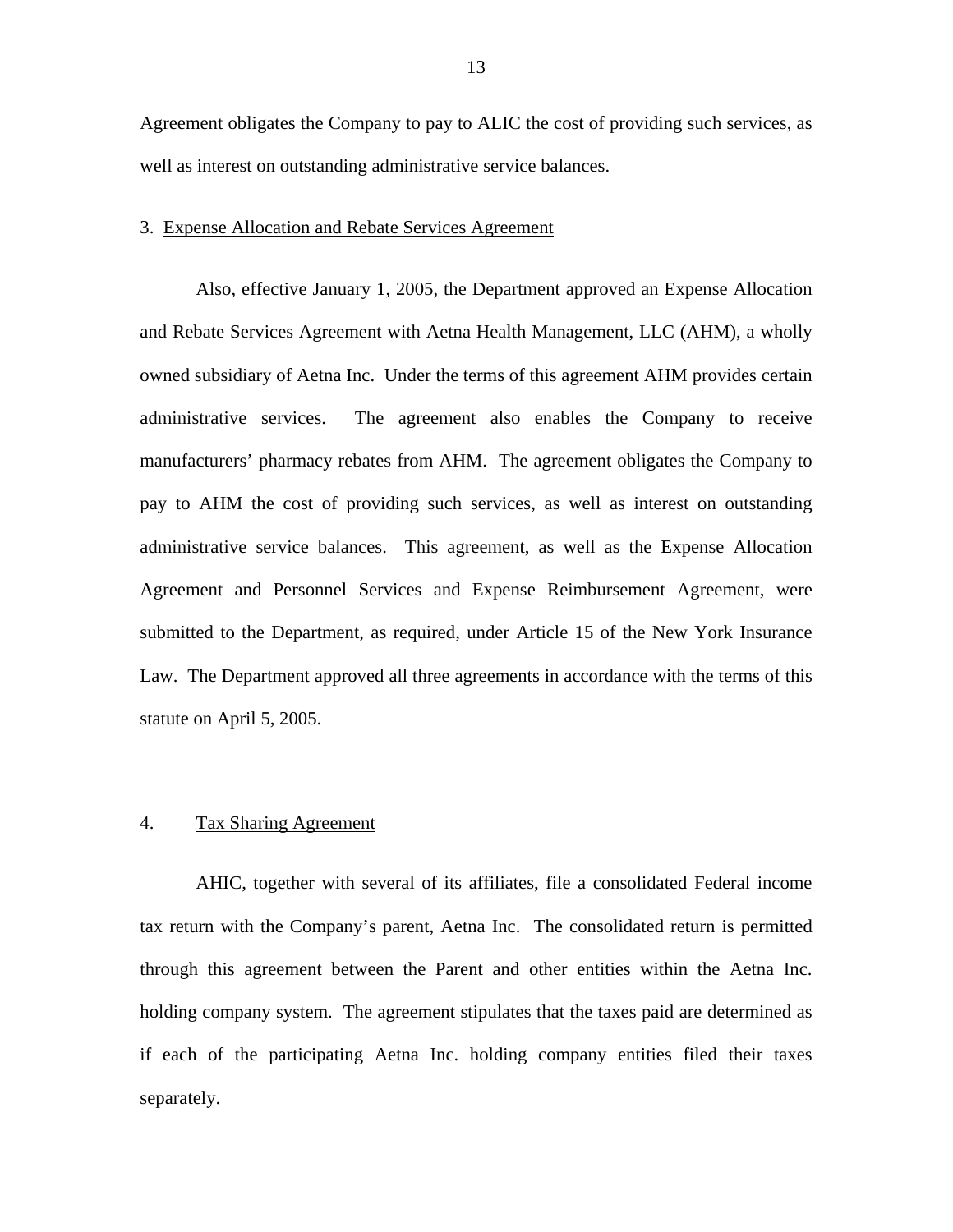#### 5. Inter-company Transfer Agreement

The Company entered into an Inter-company Transfer Agreement, effective, January 1, 2000, with its affiliate, Aetna Health Inc. The agreement provides for pointof-service (POS) premiums to be allocated equitably between the Company and AHI, based on the combined medical cost ratio for the in-network and out-of-network components of the POS products, in order to achieve identical cost ratios. Funds representing premiums are transferred to or from the Company on a quarterly basis to effectuate the agreement. The agreement was submitted to the Department, as required, under Article 15 of the New York Insurance Law. The Department approved the agreement in accordance with the terms of this statute.

The Company paid \$33,800,000 in dividends to Aetna Inc. during the examination period. All dividend payments were authorized by the Company's board of directors and approved by the Department. The following chart itemizes the dividends paid in each year:

| Year | Dividend Payment Amount |
|------|-------------------------|
|      |                         |
| 2003 | \$17,000,000            |
| 2004 | \$9,000,000             |
| 2005 | \$7,800,000             |

#### E. Significant Operating Ratios

The following two ratios fell outside of the NAIC benchmarks: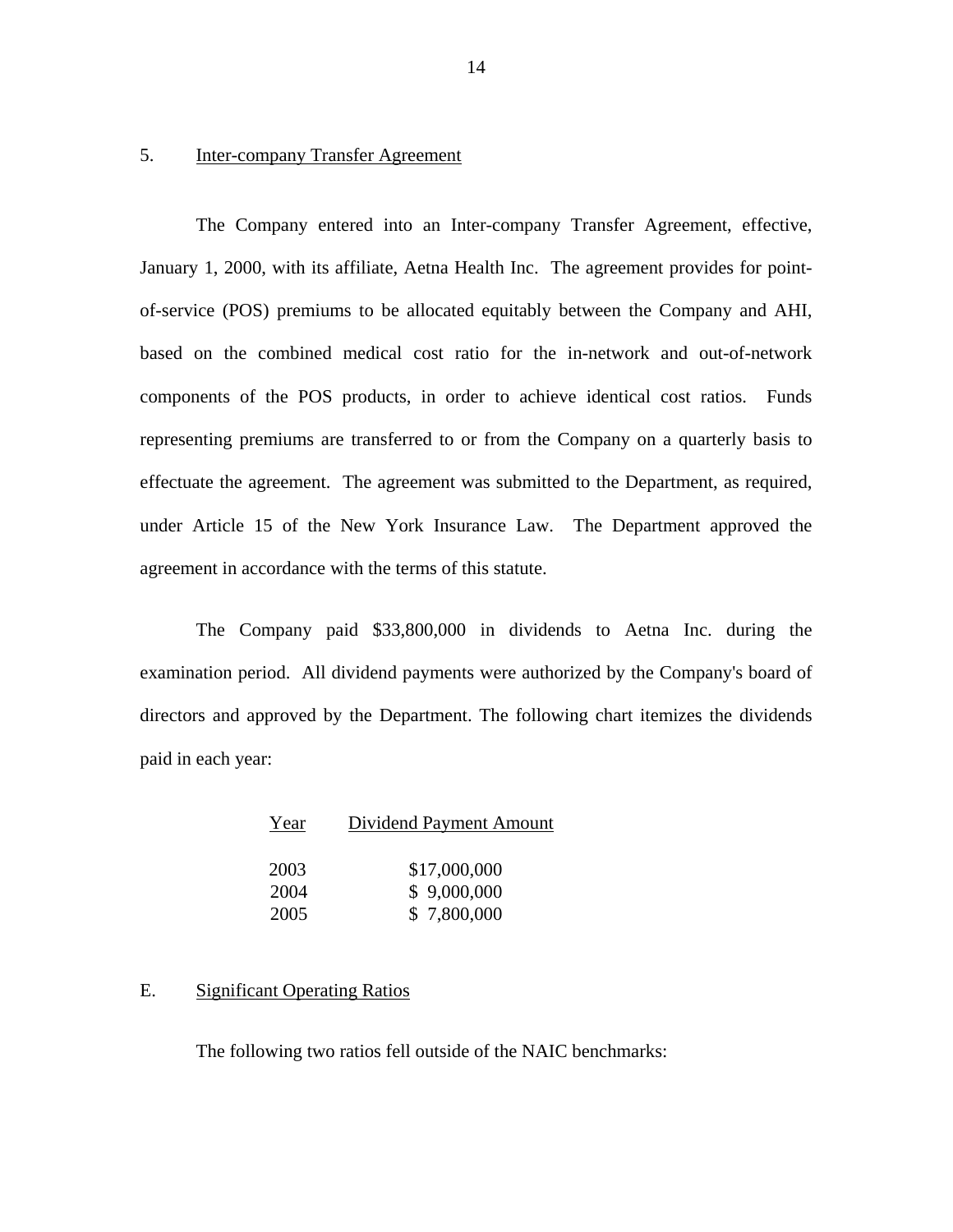| Ratio                                              | Result     | <b>NAIC</b>        |
|----------------------------------------------------|------------|--------------------|
|                                                    |            | <b>Benchmark</b>   |
|                                                    |            |                    |
| One-year reserve development to prior year surplus | $(55.0)\%$ | "Negative"         |
| Change in capital and surplus                      | $(28.2)\%$ | $<20\%$ to $-20\%$ |

- One-year reserve development to prior year surplus: The Company's computed ratio was -55.0%, which fell out of the range of the NAIC's benchmark of "Negative". The Company's result was due to favorable development of claims and the Company's overall decrease in business.
- Change in capital and surplus: The Company's computed ratio was -28.2%, which fell out of the range of the NAIC's benchmark of <20% to -20%. The Company's result was largely due to decreases in enrollment.

The underwriting ratios presented below are on an earned-incurred basis and encompass the three-year period covered by this examination:

|                            | Amount       | Ratio  |
|----------------------------|--------------|--------|
| Medical expenses           | \$55,649,045 | 67.43% |
| Claims adjustment expenses | 1,539,693    | 1.87%  |
| Administrative expenses    | 8,863,584    | 10.74% |
| Net underwriting gain      | 16,469,718   | 19.96% |
| Premiums earned            | 82,522,040   |        |

#### F. Investment Activities

The Company's investment management has been delegated, via written approval of its board, to certain individuals within its Parent's Enterprise Risk Management Department. Investment holdings are maintained by State Street Bank and are subject to a custodial agreement.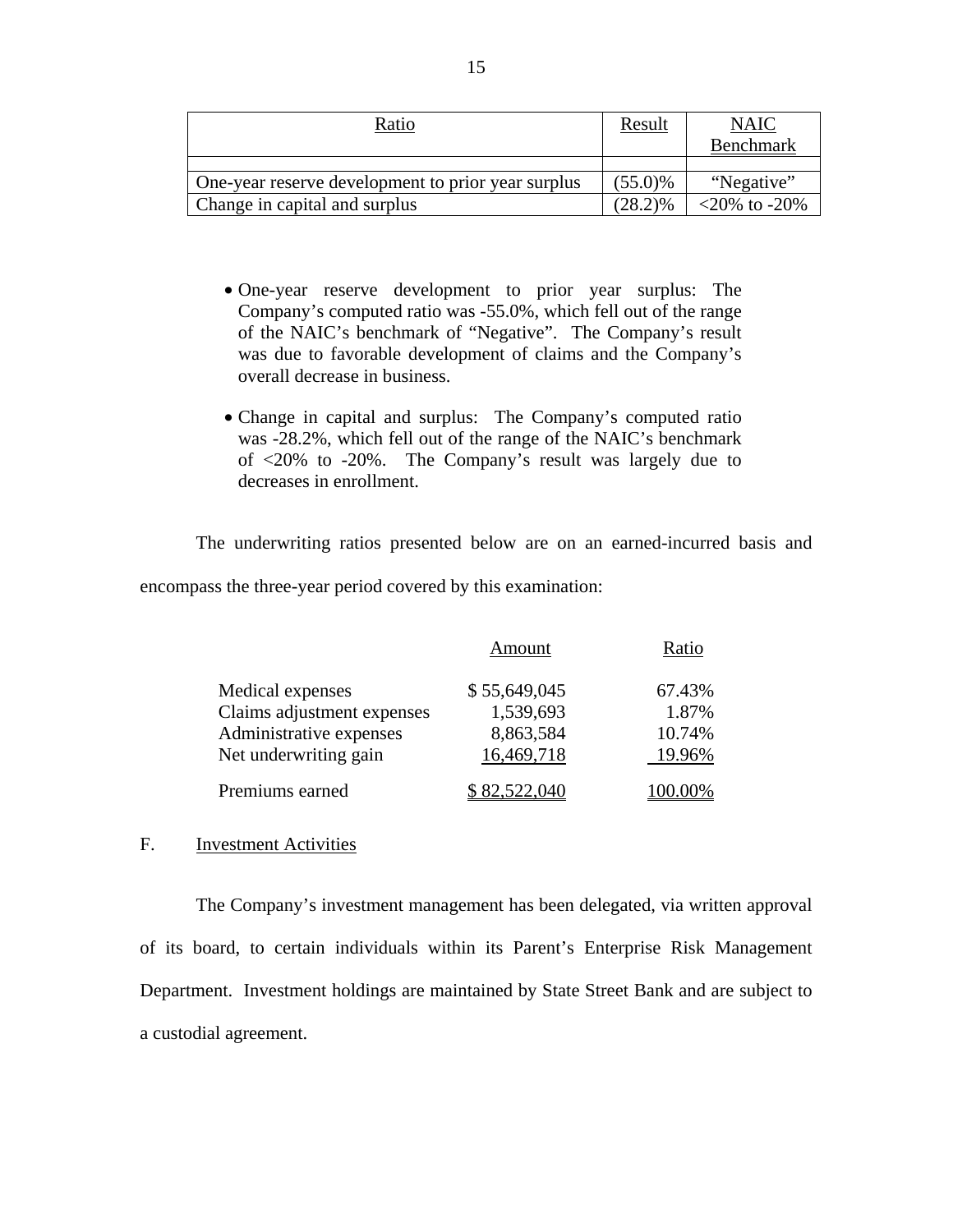The Company's Investment Guidelines call for diversification of risk, and limit equity investments to ten percent (10%) of invested assets. Credit exposure for bonds is to average no lower than BBB. The Company also engages in some short-term securities lending, in order to maximize investment income.

The Company's portfolio as of December 31, 2005, was comprised of government bonds, corporate debt obligations, cash equivalents and short-term investments.

All investment activity was approved by the Company's board during its regular meetings.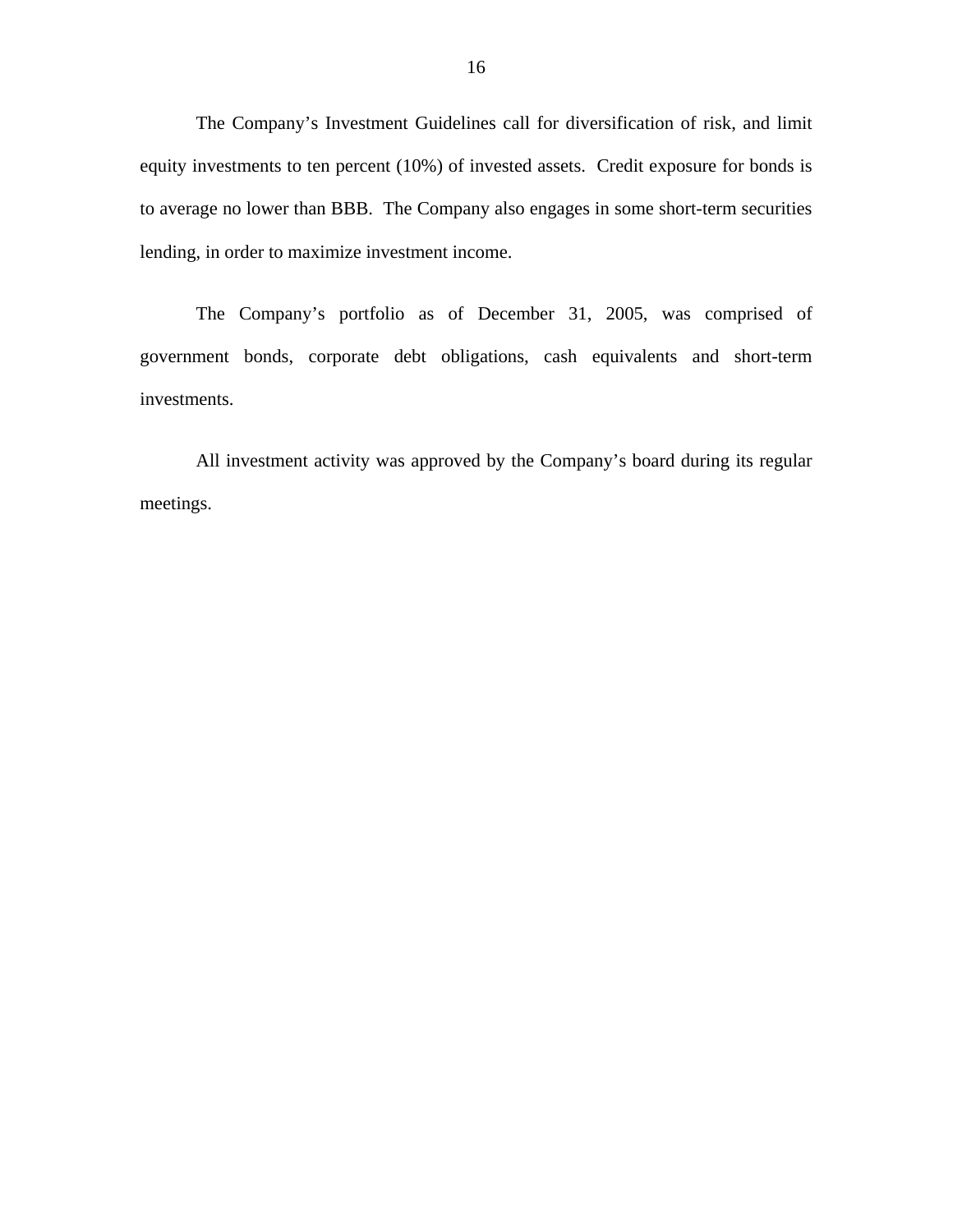#### **3**. **FINANCIAL STATEMENTS**

#### **Balance Sheet**

A. Balance Sheet<br>The following shows the assets, liabilities, capital and surplus as determined by this examination as of December 31, 2005, and as reported by the Company. This statement is the same as the balance sheet filed by the Company:

| Assets                                 | Examination  | <b>Company</b>   |
|----------------------------------------|--------------|------------------|
| <b>Bonds</b>                           | \$6,692,380  | \$6,692,380      |
| Cash and cash equivalents              | 3,571,560    | 3,571,560        |
| Short-term investments                 | 17,713       | 17,713           |
| Investment income due and accrued      | 108,065      | 108,065          |
| Uncollected premiums                   | 938,511      | 938,511          |
| Current federal income tax receivable  | 41,367       | 41,367           |
| Net deferred tax asset                 | 32,124       | 32,124           |
| Receivables from parent and affiliates | 2,248,655    | 2,248,655        |
| <b>Total assets</b>                    | \$13,650,375 | \$13,650,375     |
| Liabilities                            |              |                  |
| Claims unpaid                          | \$3,005,600  | \$<br>3,005,600  |
| Unpaid claim adjustment expenses       | 72,248       | 72,248           |
| Aggregate health claim reserves        | 150,281      | 150,281          |
| General expenses due or accrued        | 2,834,352    | 2,834,352        |
| <b>Total liabilities</b>               | \$6,062,481  | \$<br>6,062,481  |
| Common capital stock                   | \$2,000,000  | \$<br>2,000,000  |
| Gross paid in and contributed surplus  | 4,459,702    | 4,459,702        |
| Unassigned funds (surplus)             | 1,128,192    | 1,128,192        |
| Total capital and surplus              | \$7,587,894  | \$<br>7,587,894  |
| Total liabilities, capital and surplus | \$13,650,375 | \$<br>13,650,375 |

 included in this report. Except for any impact which might result from the examination changes further tax assessment and no liability has been established herein relative to such contingency. Note: The Internal Revenue Service has completed its audits of the consolidated tax returns filed on behalf of the Company through tax year 2003. All material adjustments, if any, made subsequent to the date of examination and arising from said audits, are reflected in the financial statements contained in this report, the examiner is unaware of any potential exposure of the Company to any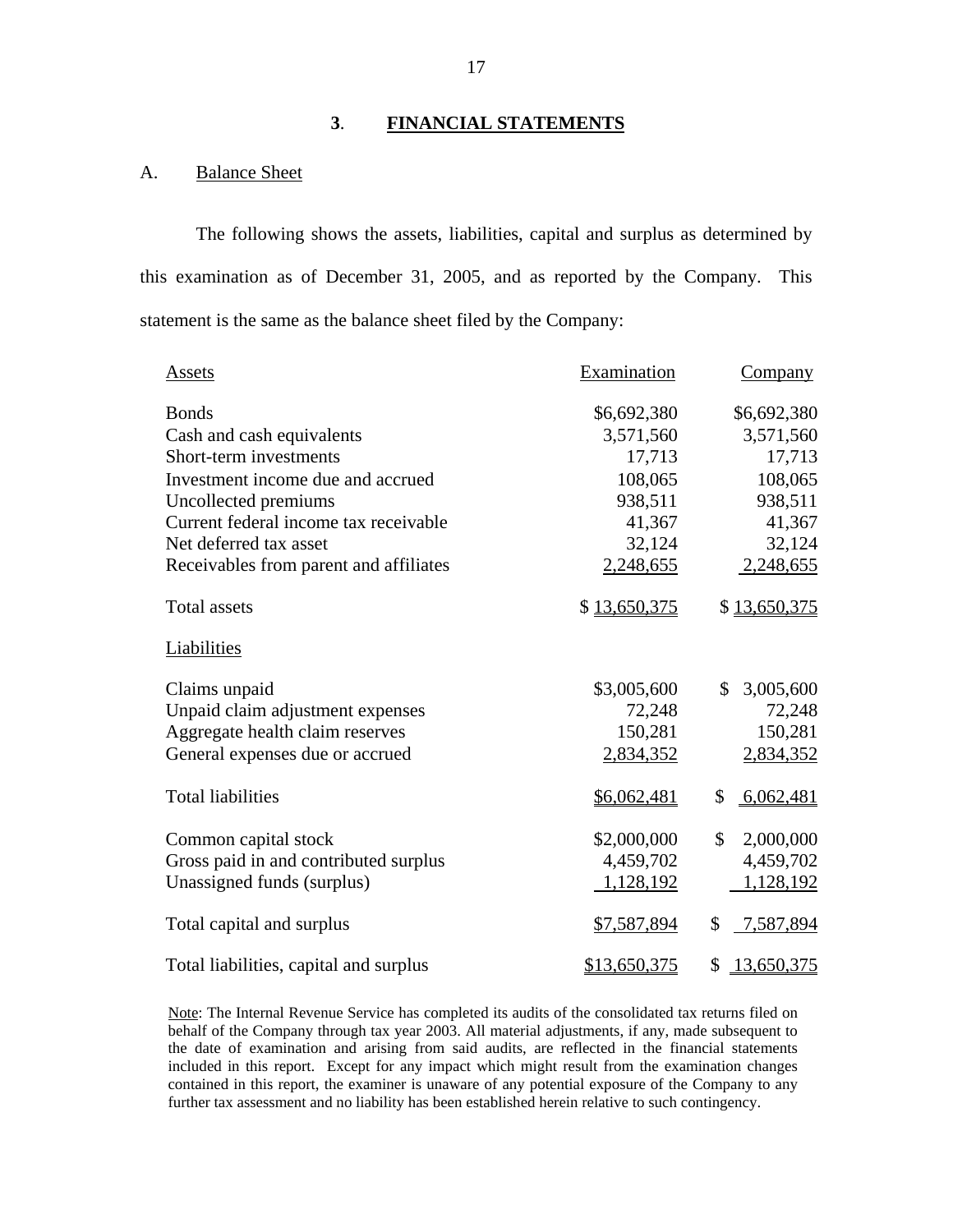# B. Statement of Revenue and Expenses and Capital and Surplus

The Company's capital and surplus decreased by \$20,357,696 during the threeyear examination period, January 1, 2003 through December 31, 2005, detailed as follows:

# Revenue

| Net premium income                           |              | \$82,522,040 |
|----------------------------------------------|--------------|--------------|
| <b>Hospital and medical expenses</b>         |              |              |
| Hospital/medical benefits                    | \$54,186,394 |              |
| Market stabilization pool expense            | 1,731,862    |              |
| Total hospital and medical expenses          | \$55,918,256 |              |
| Administrative expenses                      |              |              |
| Claims adjustment expenses                   | 1,539,693    |              |
| General administrative expenses              | 8,863,584    |              |
| Increase in reserves for accident and health |              |              |
| contracts                                    | (269,211)    |              |
| Total underwriting expenses                  |              | 66,052,322   |
| Net underwriting gain                        |              | \$16,469,718 |
| Net investment income earned                 | \$4,037,782  |              |
| Net realized capital gains/(losses)          | 703,107      |              |
| Net investment gain                          |              | 4,740,889    |
| Net income before federal income taxes       |              | \$21,210,607 |
| Federal income taxes incurred                |              | 7,997,181    |
| Net income                                   |              | \$13,213,426 |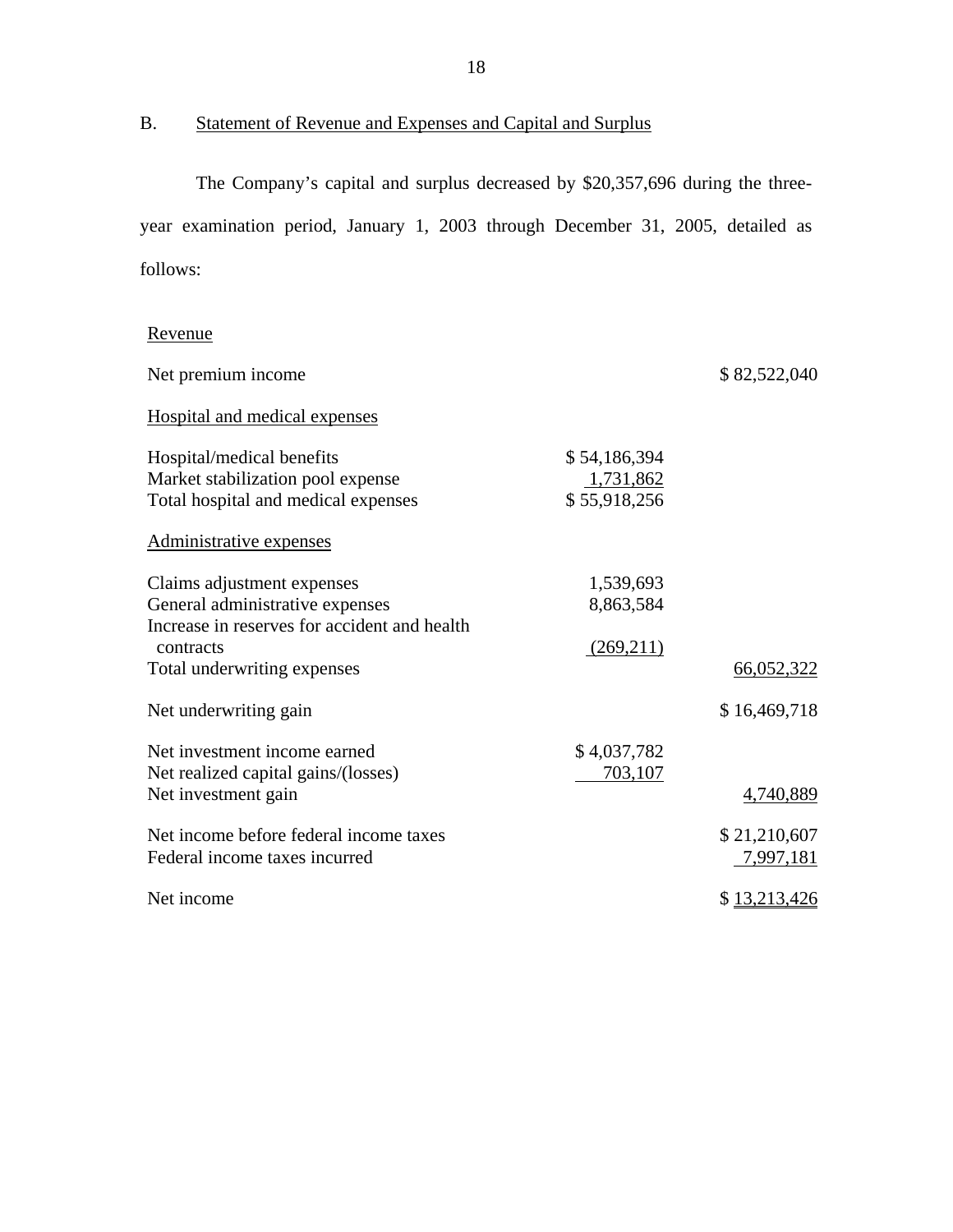**Change in Capital and Surplus** 

Change in Capital and Surplus<br>Capital and surplus, per report on examination, as of December 31, 2002 \$ 27,945,590

|                                                                            | Gains in<br><b>Surplus</b> | Losses in<br><b>Surplus</b> |                 |
|----------------------------------------------------------------------------|----------------------------|-----------------------------|-----------------|
| Net income                                                                 | \$13,213,426               | \$                          |                 |
| Change in net unrealized capital                                           |                            |                             |                 |
| gains                                                                      | 96,694                     |                             |                 |
| Change in net deferred income tax                                          | 657,735                    |                             |                 |
| Change in non-admitted assets                                              |                            | 822,336                     |                 |
| Cumulative effect of changes in<br>accounting principles                   |                            | 7,277                       |                 |
| Dividends to stockholders                                                  |                            | 33,800,000                  |                 |
| Aggregate write-ins for gains in                                           |                            |                             |                 |
| surplus                                                                    | 304,062                    | $\theta$                    |                 |
| Net decrease in capital and surplus                                        |                            |                             | (20, 357, 696)  |
| Capital and surplus, per report on<br>examination, as of December 31, 2005 |                            |                             | 7,587,894<br>\$ |
|                                                                            |                            |                             |                 |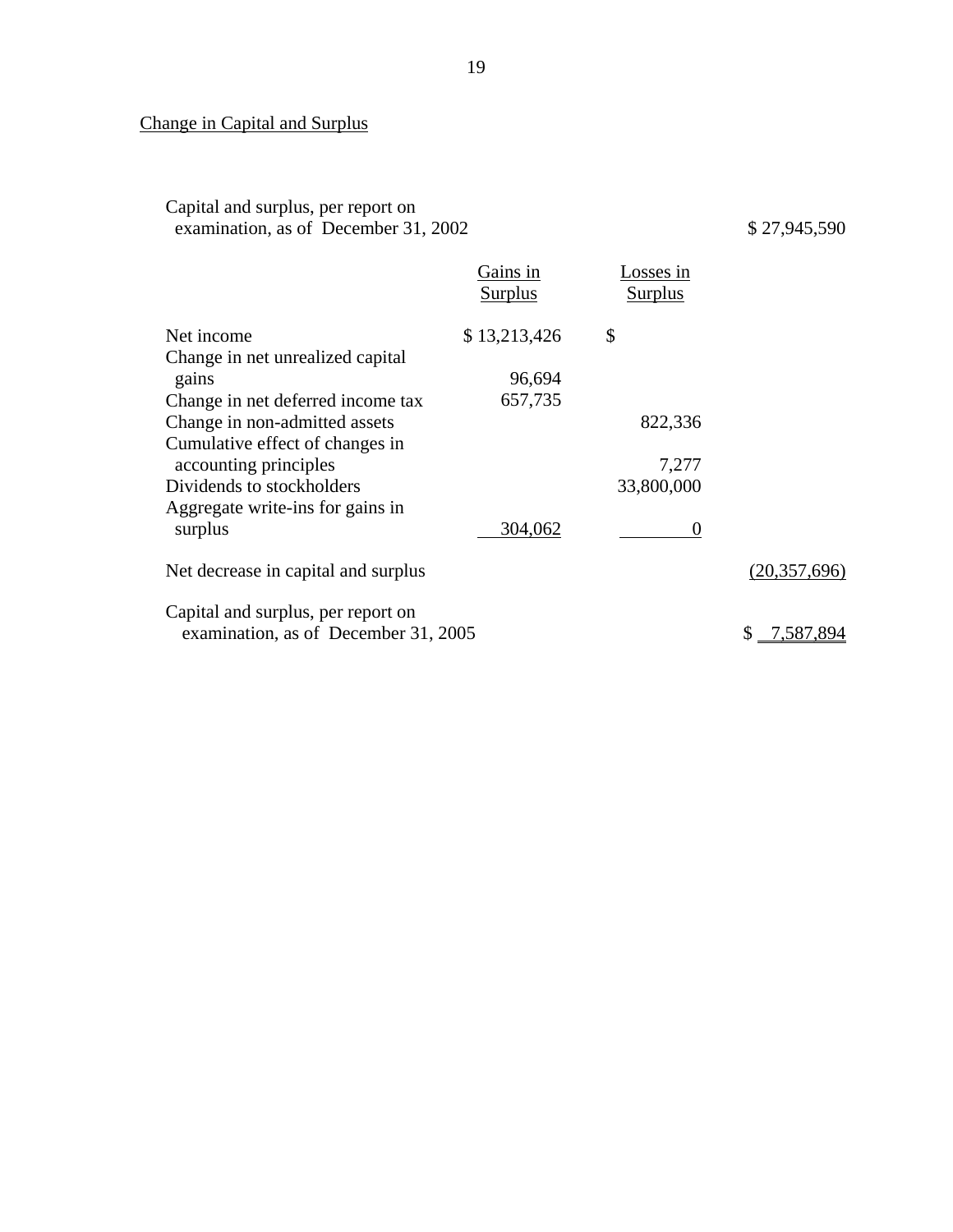# **4. CLAIMS UNPAID**

<span id="page-21-0"></span>The examination liability of \$3,005,600 is the same as the amount reported by the Company as of the examination date.

The examination analysis of the claims unpaid reserves was conducted in accordance with generally accepted actuarial principles and practices and was based on statistical information contained in the Company's internal records and in its filed annual statements as verified during the examination. The examination reserve was based upon actual payments made through a point in time, plus an estimate for claims remaining unpaid at that date.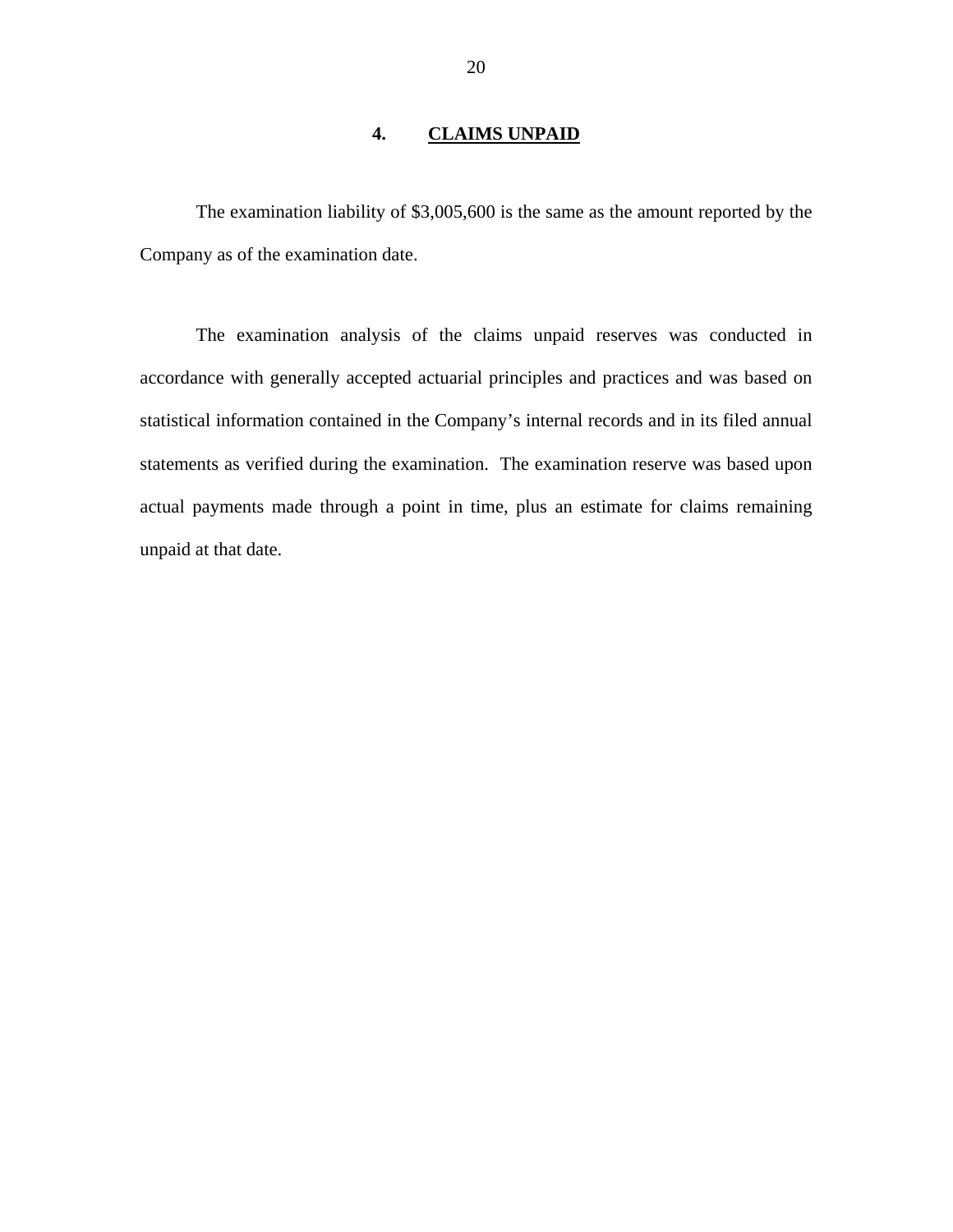#### <span id="page-22-0"></span>**5. COMPLIANCE WITH PRIOR REPORT ON EXAMINATION**

The prior report on examination, as of December 31, 2002, contained thirteen (13) comments and recommendations. The current status of these matters is as follows (page numbers refer to the prior report):

## **PAGE NO. PAGE NO.**

#### **Management and Controls**

1. It is recommended that the Board hold, at least, the minimum 4 number of meetings required in its by-laws.

*The Company has complied with this recommendation.* 

2. It is recommended that those Board members, who do not 6 fulfill their fiduciary responsibility to the Company by attending the majority of board meetings, resign or be replaced by the Company.

> *The Company has not complied with this recommendation. A similar recommendation is contained within this report*.

3. It is recommended that the Company adhere to Article III, 6 Section 1 of its by-laws by maintaining, at least, the minimum required number of Board members.

*The Company has complied with this recommendation.* 

4. It is recommended that the Company's board meeting minutes 7 reflect those directors who are not in attendance.

*The Company has complied with this recommendation.* 

#### **Holding Company System**

5. It is recommended that AHIC reimburse the provider of 10 administrative services in accordance with a filed and approved agreement.

*The Company has complied with this recommendation.* 

6. It is recommended that the Company obtain approval for its 11 cash management agreement prior to implementation.

*The Company has complied with this recommendation.*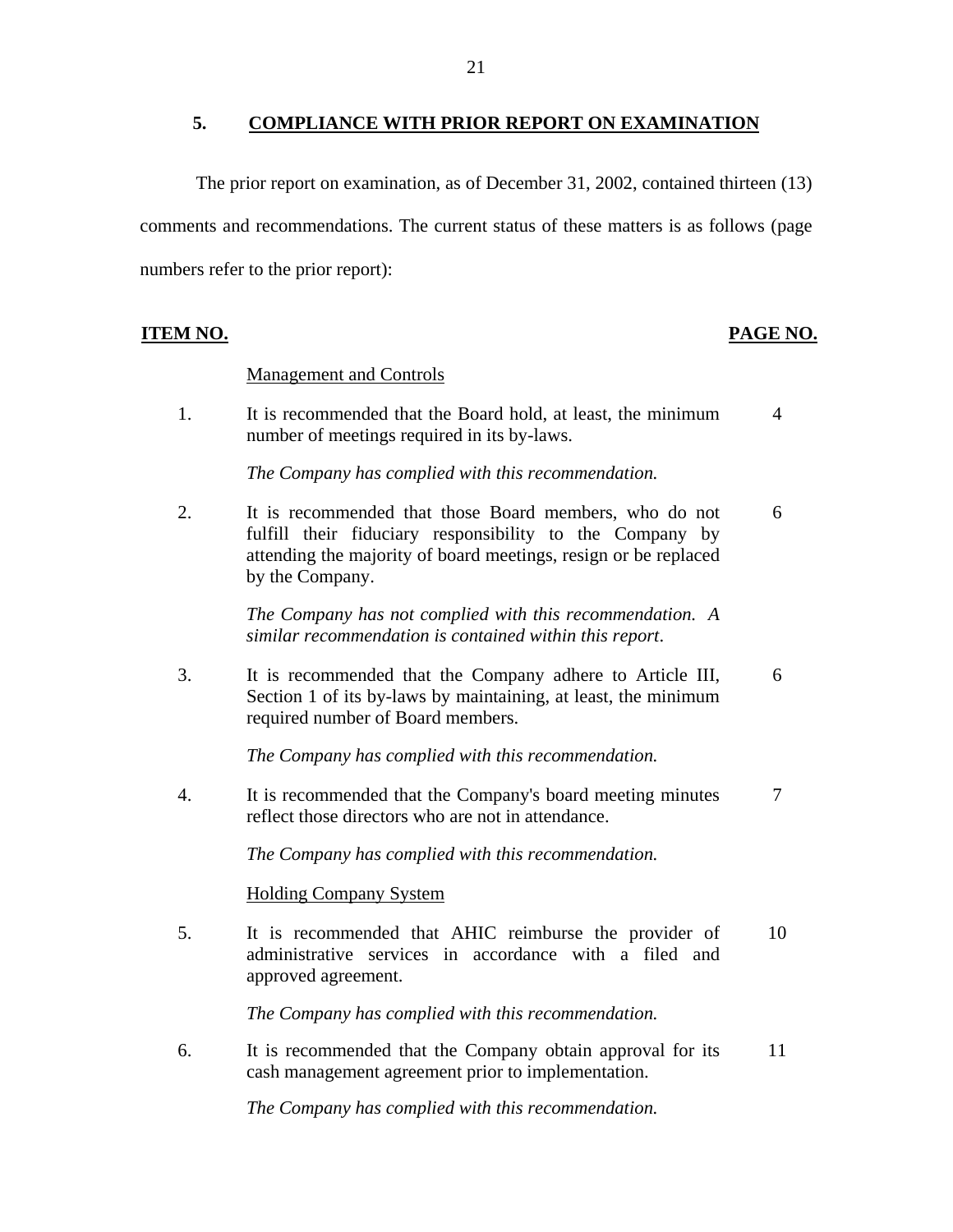#### **ITEM NO. PAGE NO.**

7. It is recommended that AHIC record billed premiums that 11 have not yet been collected by the HMO on its behalf as uncollected premiums rather than as an inter-company receivable.

*The Company has complied with this recommendation.* 

8. It is recommended that the Company comply with Section 12 1505(b) of the New York Insurance Law by clearly identifying cash collected for its account and by maintaining sufficient records to support its premium receivable asset.

*The Company has complied with this recommendation.* 

9. It is recommended that AHIC refrain from changing the 12 provider of cash management services until after formal notification to and approval from the Department.

*The Company has complied with this recommendation.* 

10. It is recommended that AHIC notify the Department in 13 advance of the non-cash dividends transfers.

*The Company has complied with this recommendation*.

#### **Accounts and Records**

11. It is recommended that the custodian agreement be revised to 14 reflect the Company's current legal name.

*The Company has complied with this recommendation.* 

12. It is recommended that AHIC assure that the custodian 14 agreement comply with the Department's suggested protective covenants and provisions.

*The Company has complied with this recommendation.* 

13. It is recommended that the Company report all transactions 15 with affiliates in Schedule Y, including the allocation of expenses from Aetna Inc.

*The Company has complied with this recommendation.*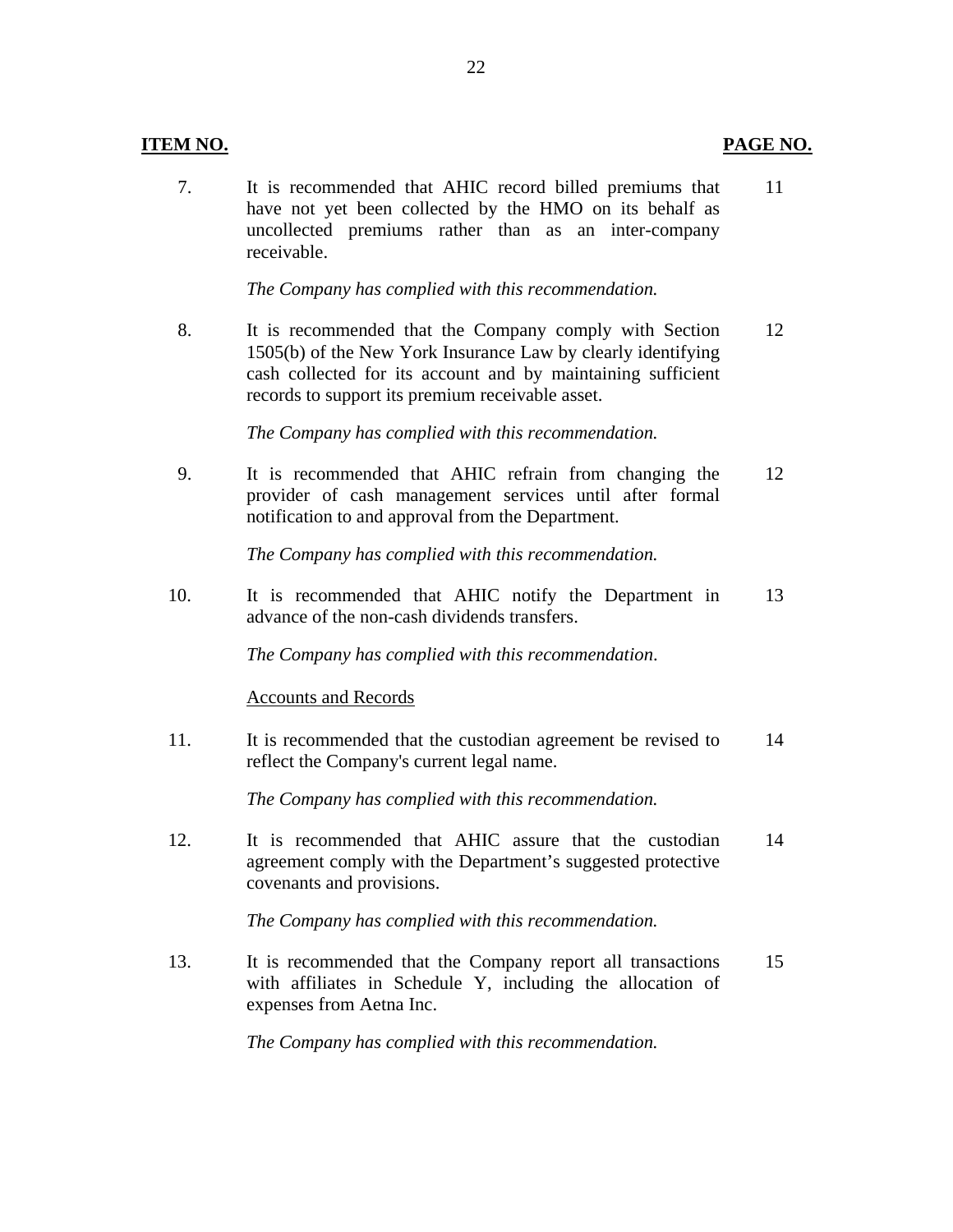## <span id="page-24-0"></span>**6. SUMMARY OF COMMENTS AND RECOMMENDATIONS**

## **ITEM**

## **PAGE NO.**

## **Management and Controls**

A. It is recommended that those board members, who do not 8 fulfill their fiduciary responsibility to the Company by attending the majority of board meetings, resign or be replaced by the Company.